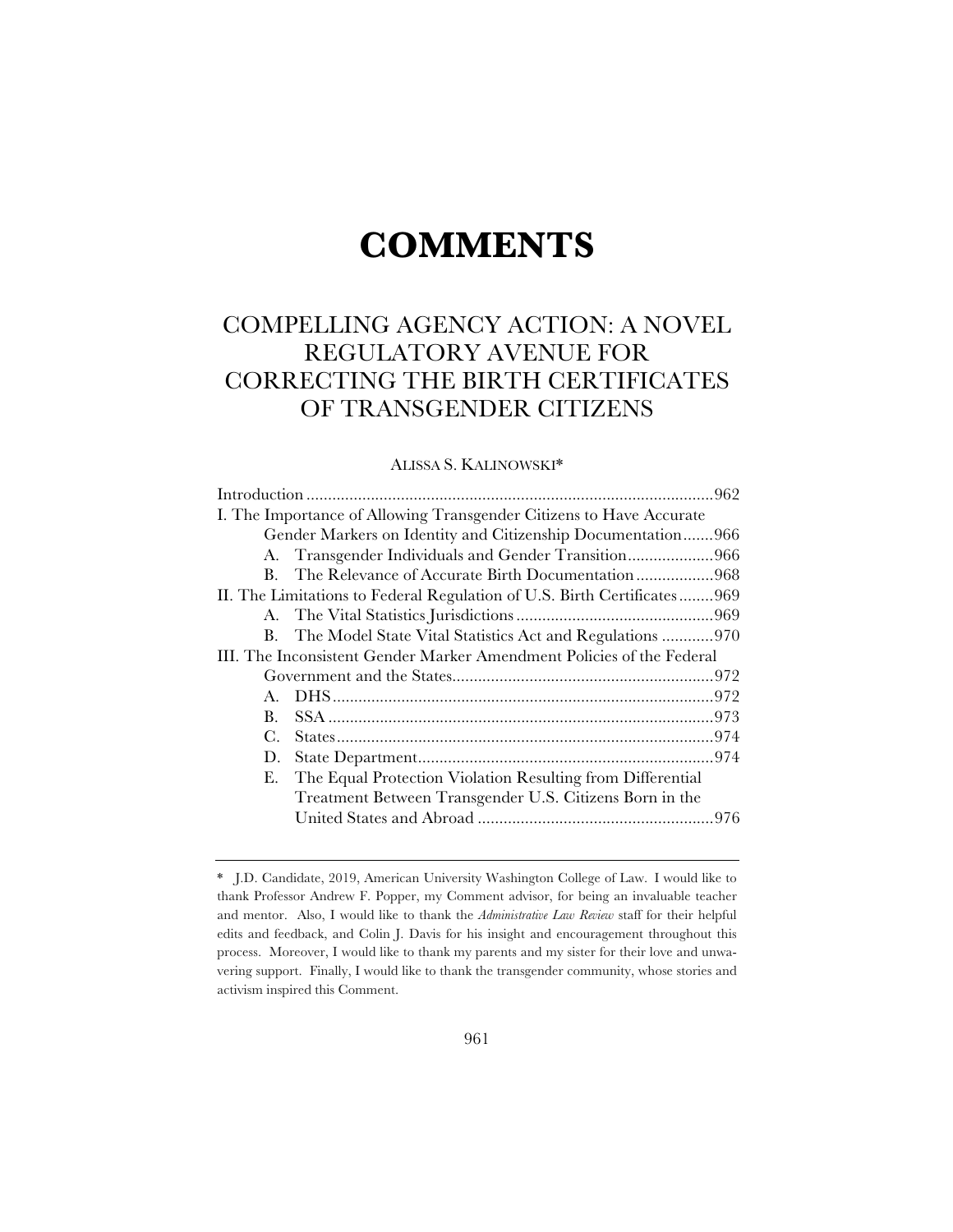962 *ADMINISTRATIVE LAW REVIEW* [70:4

| IV. The CDC's Failure to Enact Minimum Standards for U.S. Birth    |                                                                  |  |
|--------------------------------------------------------------------|------------------------------------------------------------------|--|
|                                                                    |                                                                  |  |
|                                                                    | A. Section 7211 of the Intelligence Reform and Terrorism         |  |
|                                                                    |                                                                  |  |
|                                                                    | B. HHS's Delegation of Authority to the CDC and the CDC's        |  |
|                                                                    |                                                                  |  |
| V. The Mechanism for a Reviewing Court to Compel the CDC to Create |                                                                  |  |
| Minimum Standards for U.S. Birth Certificates980                   |                                                                  |  |
|                                                                    | A. The Requirements for Judicial Review of Agency Action and     |  |
|                                                                    |                                                                  |  |
|                                                                    | B. A Litigation Strategy to Persuade a Reviewing Court to Compel |  |
|                                                                    |                                                                  |  |
| VI. A Proposed Regulation for the CDC to Include in its Minimum    |                                                                  |  |
|                                                                    |                                                                  |  |
|                                                                    |                                                                  |  |

#### **INTRODUCTION**

Approximately 1.4 million adults in the United States are transgender<sup>1</sup> and have the unique<sup>2</sup> reality of identifying with a gender that does not align with the biological sex designated on their<sup>3</sup> original birth certificates.<sup>4</sup> An unfortunate aspect of this reality is that transgender individuals often face

3. This Comment uses third-person personal and possessive pronouns ("they" and "their") to refer to individuals and groups of people in a gender-neutral manner, reflecting the modern and topical use of this grammatical construct. *See 2015 Word of the Year is Singular "They"*, AM. DIALECT SOC'Y (Jan. 8, 2016), https://www.americandialect.org/2015-wordof-the-year-is-singular-they (noting that the American Dialect Society recognizes the word "they" as a "gender-neutral singular pronoun for a known person, particularly as a nonbinary identifier").

4. *See* Dean Spade, *Documenting Gender*, 59 HASTINGS L.J. 731, 733–34 (2008) (defining "transgender" as "a population of people . . . who live their lives identifying as and expressing a different gender than the one assigned to them at birth"); *see also* NICHOLAS M. TEICH, TRANSGENDER 101: A SIMPLE GUIDE TO A COMPLEX ISSUE 4 (2012) (explaining that "[m]ost transpeople feel that their gender differs from the sex they were labeled at birth").

<sup>1.</sup> ALFRED R. FLORES ET AL., WILLIAMS INST. ON SEXUAL ORIENTATION & GENDER IDENTITY LAW & PUB. POLICY, HOW MANY ADULTS IDENTIFY AS TRANSGENDER IN THE UNITED STATES? 3 (June 2016), https://williamsinstitute.law.ucla.edu/wp-content/uploads /How-Many-Adults-Identify-as-Transgender-in-the-United-States.pdf.

<sup>2.</sup> *See* Jaclyn M. White Hughto et al., *Barriers to Gender Transition-Related Healthcare: Identifying Underserved Transgender Adults in Massachusetts*, 2 TRANSGENDER HEALTH 107, 107 (2017), https://www.ncbi.nlm.nih.gov/pmc/articles/PMC5627670/pdf/trgh.2017.0014.pdf (stating that approximately 0.6% of adults in the United States identify as transgender).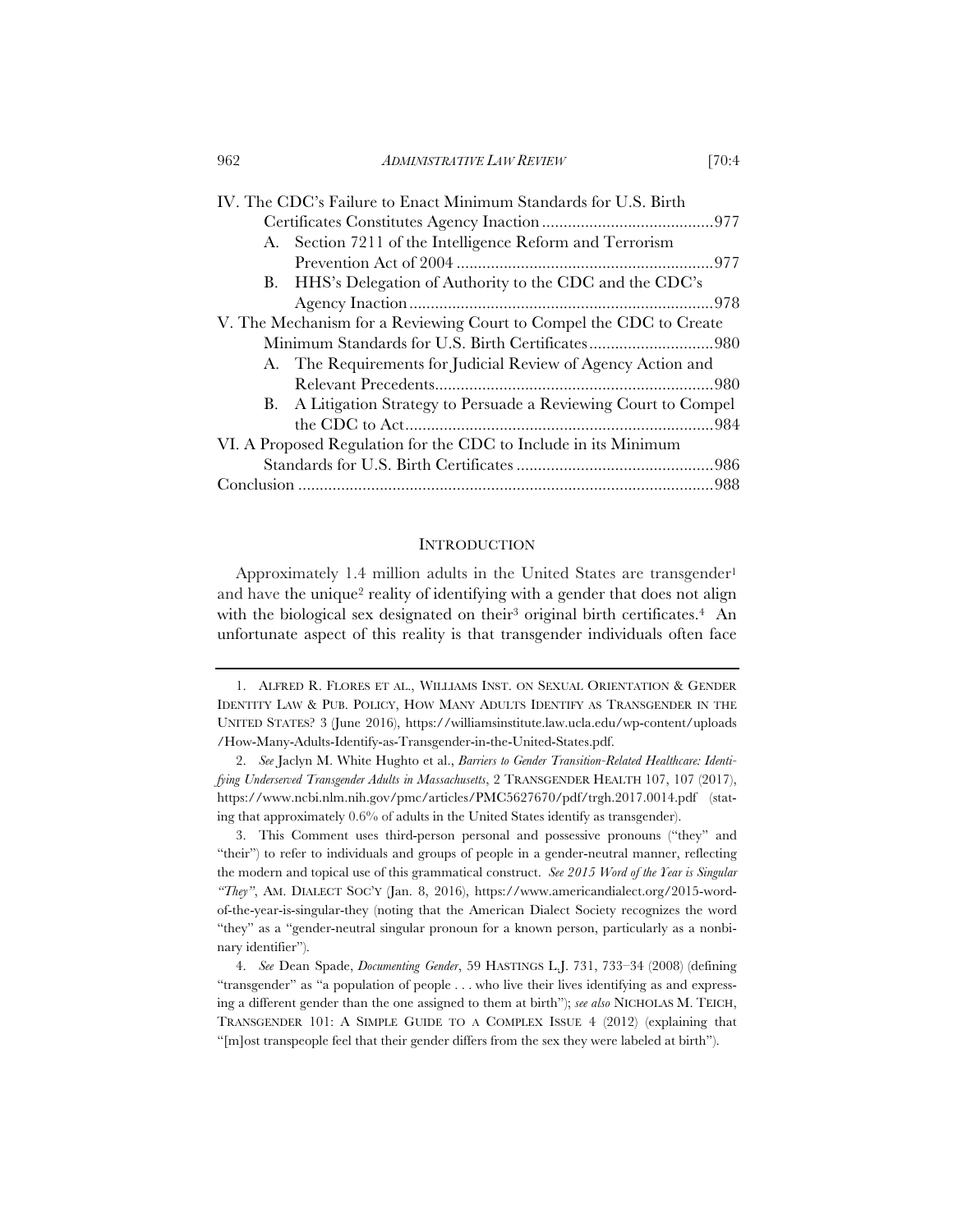discrimination, physical violence, and verbal harassment that negatively impacts virtually every facet of their lives.<sup>5</sup> Laws that prevent transgender U.S. citizens<sup>6</sup> from having birth certificates that reflect their gender identity are examples of the many institutions that promote and compound these hardships.7

Since the states inconsistently regulate the registration and maintenance of birth certificates, they have various, non-uniform laws and policies that control an individual's ability to change the gender marker on their birth certificate.8 Many states do not allow transgender individuals to obtain ac-

6. A U.S. citizen at birth includes a person born or naturalized in the United States. U.S. CONST. amend. XIV, § 1; 8 U.S.C. § 1401(a) (2012). However, a person born outside of the United States can be deemed a citizen at birth if the person meets certain criteria. For example, a U.S. citizen at birth can include a person born outside of the United States to U.S. citizen parents with at least one parent who has resided in the United States prior to the child's birth. *See* 8 U.S.C. § 1401(c).

7. *See* Lisa A. Mottet, *Modernizing State Vital Statistics Statutes and Policies to Ensure Accurate Gender Markers on Birth Certificates: A Good Government Approach to Recognizing the Lives of Transgender People*, 19 MICH. J. GENDER & L. 373, 379, 391 (2013) (claiming that people use their birth certificates as identity documents and policies that allow transgender individuals to obtain identity documents with accurate gender markers can help curb discrimination in the areas of education, employment, and housing); *see also* Kristin Wenstrom, Comment, *"What the Birth Certificate Shows": An Argument to Remove Surgical Requirements from Birth Certificate Amendment Policies*, 17 L. & SEXUALITY 131, 135 (2008) (highlighting that transgender individuals are often subjected to discrimination when their gender identity is "incongruent" to their identity documentation).

8. *See* Amy Rappole, Comment, *Trans People and Legal Recognition: What the U.S. Federal Government Can Learn from Foreign Nations*, 30 MD. J. INT'L L. 191, 196 (2015) (acknowledging that states vary with respect to their policies for changes to the gender marker on U.S. birth

<sup>5.</sup> *See* SANDY E. JAMES ET AL., NAT'L CTR. FOR TRANSGENDER EQUAL., THE REPORT OF THE 2015 U.S. TRANSGENDER SURVEY 4 (Dec. 2016), https://transequality.org/sites/ default/files/docs/usts/USTS-Full-Report-Dec17.pdf [hereinafter THE REPORT OF THE 2015 U.S. TRANSGENDER SURVEY]. Based on a survey that collected data from 27,715 adult transgender people from all fifty states, the District of Columbia, American Samoa, Guam, Puerto Rico, and U.S. military bases abroad, the survey illuminated that transgender individuals endure "disturbing patterns of mistreatment and discrimination" and "harassment and violence at alarmingly high rates." *Id.* The survey found that 77% of respondents who were out as transgender or viewed by others as transgender between kindergarten and twelfth grade reported encountering mistreatment like verbal harassment, harsher discipline, or physical or sexual assault. *Id.* at 11. 46% of individuals suffered verbal harassment within the past year, and 9% of respondents experienced a physical attack within the past year because they are transgender. *Id.* at 15. Further, 15% of respondents faced verbal harassment, physical violence, or sexual assault—or a combination of them—in the past year at their place of employment because of their gender identity or expression. *Id.* at 12.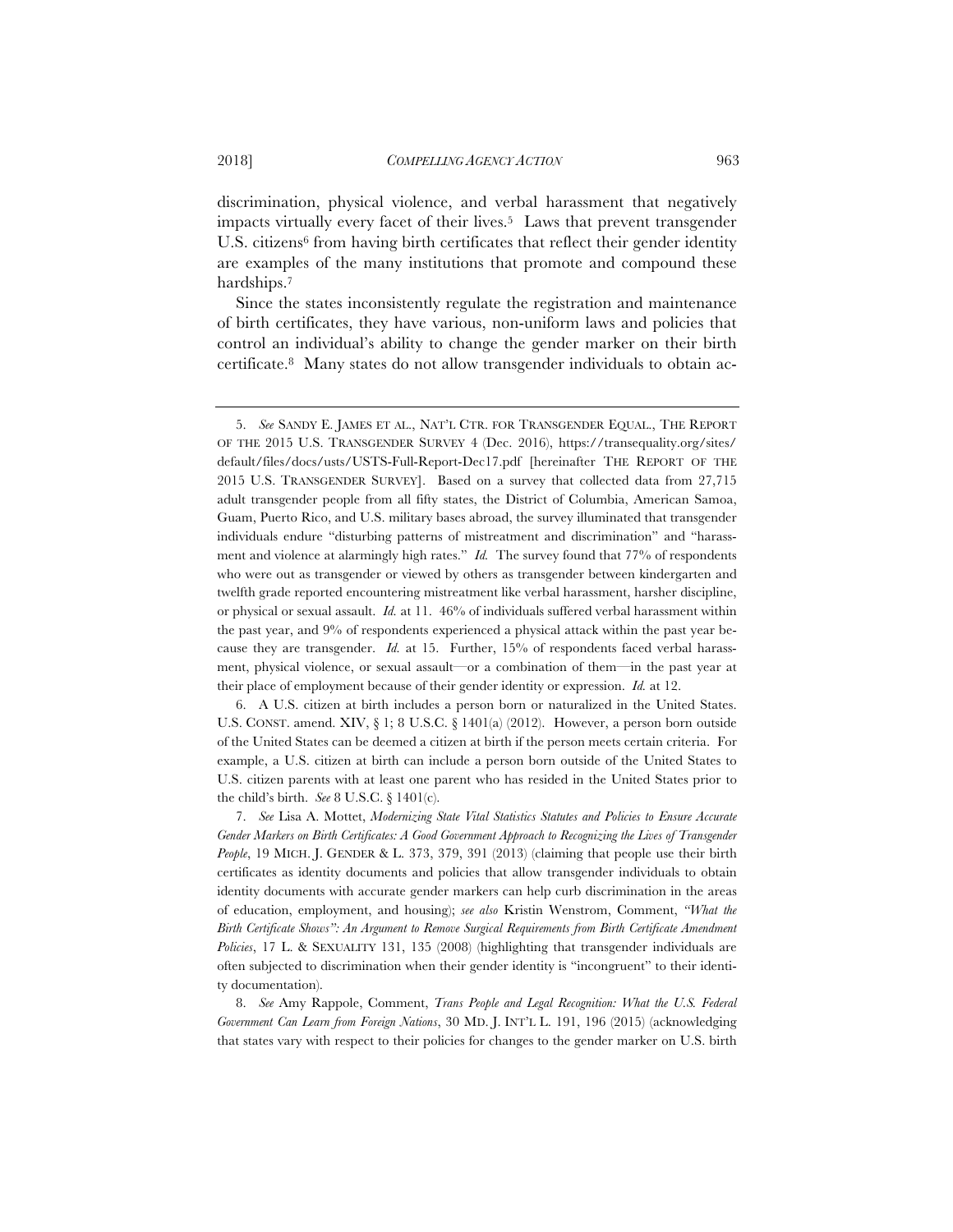curate gender designations on their birth certificates unless they undergo gender-affirming surgery; in fact, a few states completely bar a modification to the gender marker on the birth certificate.9 These obstacles prevent transgender people from acquiring birth certificates—which serve as citizenship evidence and identification documentation—that accurately reflect their gender identity.10

While a transgender U.S. citizen born within the United States must follow state law to change the gender marker on a birth certificate, a transgender U.S. citizen born abroad who wants to change the gender marker on the Consular Report of Birth Abroad of a Citizen of the United States of America (Consular Report of Birth Abroad)11 adheres to the policies of the U.S. Department of State (State Department).12 The State Department permits an individual to amend the gender marker on a Consular

10. *See* Scott Skinner-Thompson, *Why Trans People Have a Constitutional Right to Change Their Birth Certificates*, SLATE (Apr. 27, 2017), http://www.slate.com/blogs/outward/2017/ 04/27/transgender\_people\_have\_a\_constitutional\_right\_to\_change\_their\_birth\_certificate. html (iterating that state laws that limit gender marker amendment to identification documentation, such as birth certificates, "act as gatekeepers—burdening transgender people's ability to participate in and enjoy public life"); *see also Citizenship Evidence*, U.S. DEP'T OF STATE, https://travel.state.gov/content/travel/en/passports/requirements/citizenship-evi dence.html (last visited July 10, 2018) (attesting that a U.S. birth certificate is a primary form of evidence of U.S. citizenship).

11. *See* U.S. DEP'T OF STATE,7FOREIGN AFFAIRS MANUAL §§ 1441.1(a), (f) (2017), https://fam.state.gov/fam/07fam/07fam1440.html#M1440 (defining a Consular Report of Birth Abroad as "a formal document certifying the acquisition of U.S. citizenship at birth by a person born abroad to a U.S. citizen parent(s)" that relies on "[the] certification of, or attestation to, facts of birth by a legally authorized local official in the place where the birth occurred" to provide proof of a person's U.S. citizenship).

12. *Understanding the Passport Gender Change Policy*, NAT'L CTR. FOR TRANSGENDER EQUAL., https://www.transequality.org/sites/default/files/docs/kyr/passports\_2014.pdf (last updated Mar. 2014).

certificates); *About the National Vital Statistics System*, CTRS. FOR DISEASE CONTROL & PREVENTION, https://www.cdc.gov/nchs/nvss/about\_nvss.htm (last visited Nov. 6, 2018) (indicating that the legal authority for registering vital events, including births, lies with the fifty-seven vital statistics jurisdictions—the fifty states, the District of Columbia, New York City, Puerto Rico, the Virgin Islands, Guam, American Samoa, and the Commonwealth of the Northern Mariana Islands).

<sup>9.</sup> *See Identity Document Laws and Policies Birth Certificates*, MOVEMENT ADVANCEMENT PROJECT, http://www.lgbtmap.org/equality-maps/identity\_document\_laws (last visited Oct. 27, 2018) (declaring that "22% of [the] LGBT population lives in states [that] require proof of sex reassignment surgery in order to change gender marker" and "6% of [the] LGBT population lives in states that do not allow for amending the gender marker on the birth certificate").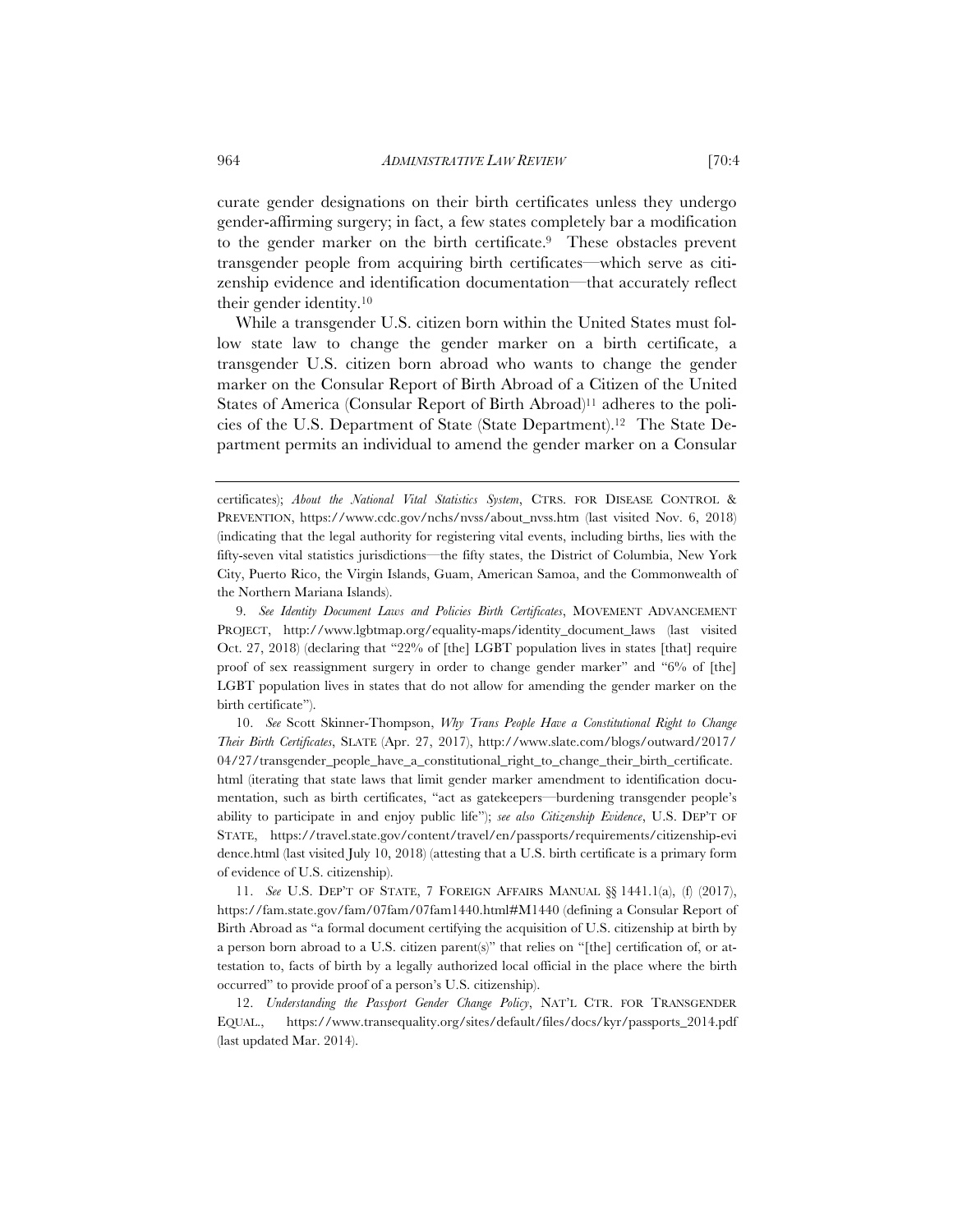Report of Birth Abroad or a passport and does not require the individual to undergo gender-affirming surgery to change the gender marker.13

For a U.S. citizen born abroad, the Consular Report of Birth Abroad is "functionally equivalent" to a U.S.-born citizen's birth certificate,  $14$  yet the federal and state governments treat gender marker amendment to these documents differently. This difference in treatment discriminates against transgender U.S. citizens born within the United States simply because they were born within the country's borders rather than abroad. Consequently, state laws that either (1) completely prevent U.S.-born individuals from changing the gender markers on their birth certificates or (2) laws that have a surgical requirement before allowing gender marker amendment violate the Equal Protection Clause of the Fourteenth Amendment on the basis of national origin.15

Although the states have historically regulated birth certificates, the federal government, through the Centers for Disease Control and Prevention (CDC), has the ability to promulgate binding minimum standards for U.S. birth certificates.<sup>16</sup> Under the Intelligence Reform and Terrorism Prevention Act of 2004 (IRTPA), Congress originally granted the Secretary of the U.S. Department of Health and Human Services (HHS) the authority to establish minimum standards for U.S. birth certificates for use by federal agencies and mandated that the Secretary act within one year of IRTPA's enactment.17 That deadline was December 17, 2005.18 However, on December 15, 2005, the Secretary of HHS delegated the authority to establish

<sup>13.</sup> *See id.* (noting that that the policies for changing the gender marker on a passport are the same as the policies for updating a person's gender marker on the Consular Report of Birth Abroad); *see also* U.S. DEP'T OF STATE,7FOREIGN AFFAIRS MANUAL § 1310(d) app. M (2016), https://fam.state.gov/fam/07fam/07fam1300apM.html#M1350 ("Sex reassignment surgery is not a prerequisite for passport issuance based on gender change.").

<sup>14.</sup> Mottet, *supra* note 7, at 383.

<sup>15.</sup> *See* Graham v. Richardson, 403 U.S. 365, 371–72 (1971) (stating that nationality is an inherently suspect classification); Richard H. Fallon, Jr., *Strict Judicial Scrutiny*, 54 UCLA L. REV. 1267, 1268–69 (2007) (expressing that laws that discriminate against individuals on the basis of suspect classifications violate the Equal Protection Clause unless the law is narrowly tailored or necessary to achieving a compelling government interest); *Federal Protections Against National Origin Discrimination*, U.S. DEP'T OF JUST. (Oct. 2000), https://www.justice. gov/crt/federal-protections-against-national-origin-discrimination-1 (declaring that national origin includes a person's birthplace).

<sup>16.</sup> Intelligence Reform and Terrorism Prevention Act of 2004 Delegation of Authority, 70 Fed. Reg. 75,821, 75,821 (Dec. 21, 2005).

<sup>17.</sup> Intelligence Reform and Terrorism Prevention Act of 2004, Pub. L. No. 108-458, § 7211, 118 Stat. 3638, 3826.

<sup>18.</sup> *See id.*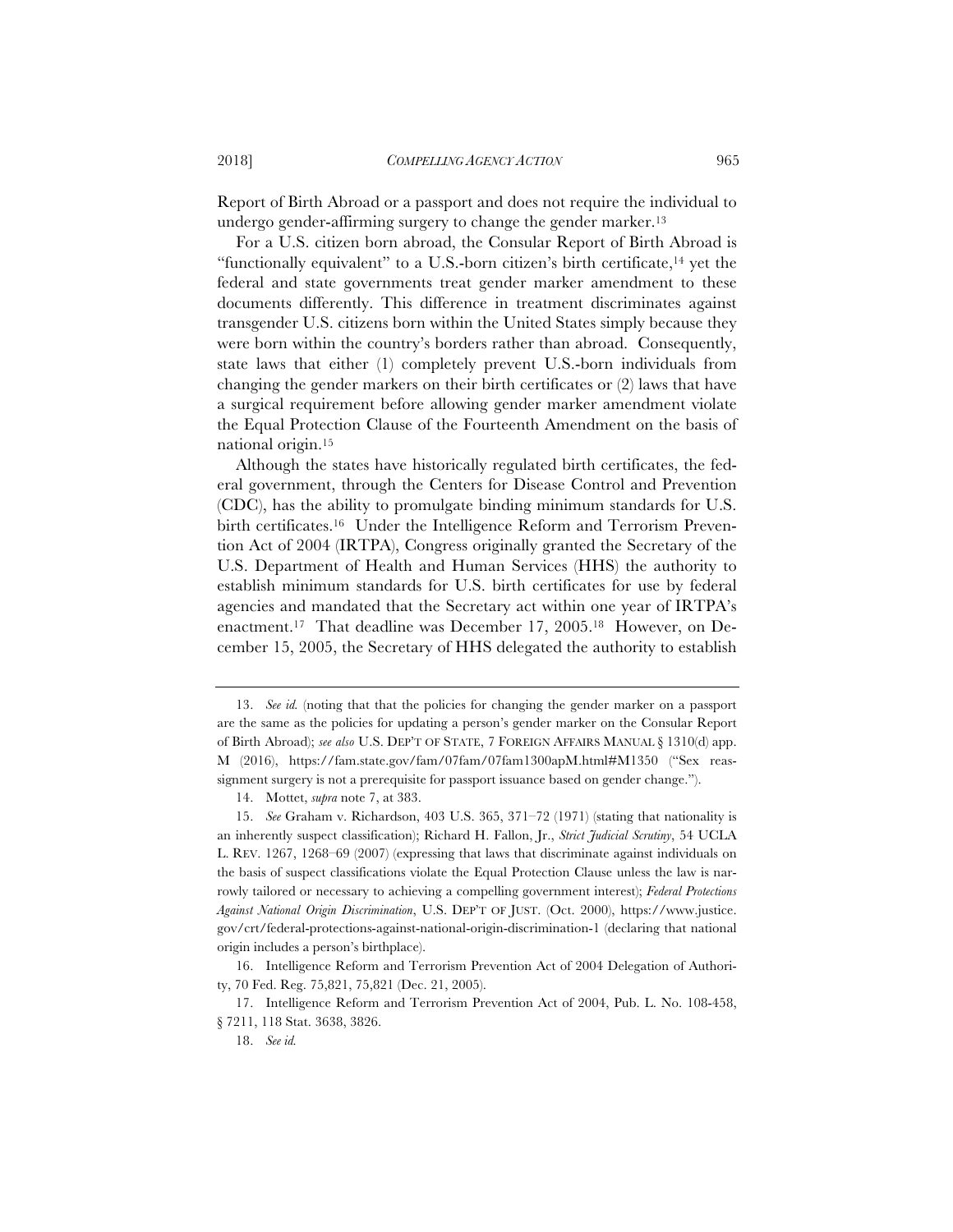these minimum standards for U.S. birth certificates to the Director of the CDC.19 More than twelve years after the delegation of this authority, the Director of the CDC has yet to establish these minimum standards for U.S. birth certificates.

Part I of this Comment defines transgender and why transgender individuals need accurate birth certificates that reflect their gender identity. Part II explores the interaction between the traditional power of the states to regulate birth certificates and the federal government's attempt to influence the states through the provisions of the Model State Vital Statistics Act and Model State Vital Statistics Regulations (collectively, Model State Vital Statistics Act and Regulations). Part III outlines the inconsistent policies of federal agencies and the states. Part III also discusses how transgender U.S. citizens born in certain states within the United States and transgender U.S. citizens born abroad are subject to different standards for amending the gender markers on their birth documentation and how this differential treatment violates the Equal Protection Clause of the Fourteenth Amendment. Part IV describes the IRTPA, the IRTPA's mandate that HHS establish minimum standards for birth certificates, HHS's failure to establish these standards prior to delegating the authority to the CDC, and the CDC's failure to develop these minimum standards. Part V recommends an administrative law litigation strategy for transgender U.S. citizens who desire, but are unable, to change the gender marker on their birth certificates. Part V also explains that these individuals should petition a reviewing court for a writ of mandamus to compel the Director of the CDC to establish minimum standards because the Director unlawfully withheld or unreasonably delayed agency action. Part VI recommends a regulation that the Director of the CDC should include in the minimum standards for U.S. birth certificates.

# I. THE IMPORTANCE OF ALLOWING TRANSGENDER CITIZENS TO HAVE ACCURATE GENDER MARKERS ON IDENTITY AND CITIZENSHIP **DOCUMENTATION**

#### *A. Transgender Individuals and Gender Transition*

A transgender person identifies with a gender that differs from their assigned sex at birth—the gender that appears on their birth certificate.20 A person's sex is a biological determination based on the appearance of a per-

<sup>19.</sup> Intelligence Reform and Terrorism Prevention Act of 2004 Delegation of Authority, 70 Fed. Reg. at 75,821.

<sup>20.</sup> Hughto et al., *supra* note 2, at 107.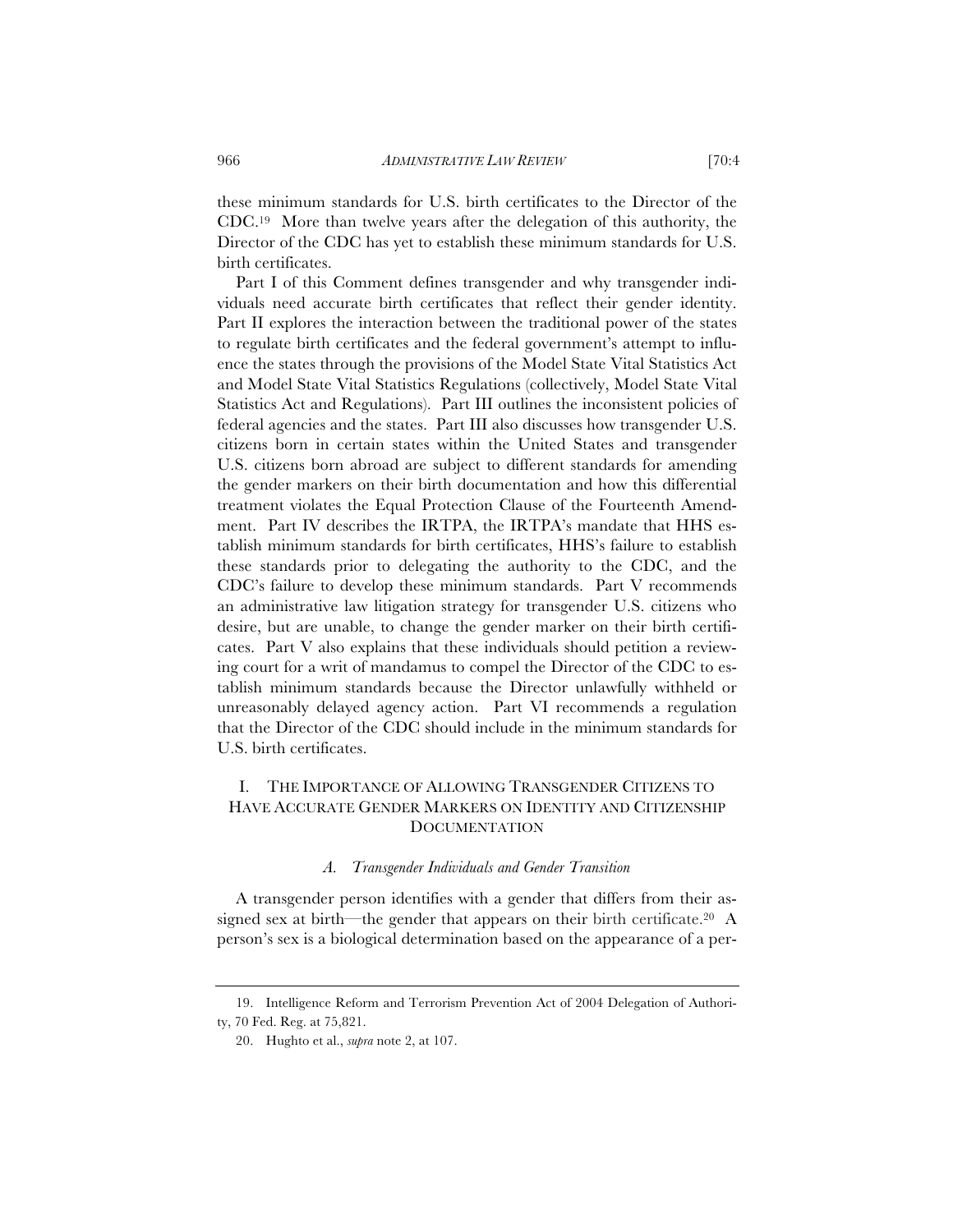son's genitalia prior to birth, through the use of an ultrasound, or at birth, by visual inspection.21 For an individual with ambiguous external genitalia, a physician or the child's parents assign the sex at birth, which is generally based on factors such as internal genitalia or sex chromosomes.22 In contrast, a person's gender identity is a person's internal sense of being male, female, or other.23 People express their gender identity through their physical appearance, clothing and accessory choices, and behavior.24 However, a person's gender expression does not always conform with that person's gender identity.25 While most individuals have a biological sex that aligns with their gender identity and expression,<sup>26</sup> a transgender person's gender identity differs from their birth sex.27

When a transgender person transitions, that person modifies their gender expression to align with their gender identity rather than their assigned birth sex.28 A person's gender transition is unique to that person and may or may not include changing one's gender expression through one's clothing; using a new preferred pronoun; updating one's name and identity documentation; or undergoing medical treatment including hormone therapy, electrolysis, counseling, or surgery.29

Because a person's gender transition is specific to each person, not all transgender individuals undergo surgical intervention.30 In fact, most transgender individuals do not undergo gender-affirming surgery<sup>31</sup> for rea-

29. *Id.*; *Guidance Regarding the Employment of Transgender Individuals in the Federal Workplace*, OFF. OF PERSONNEL MGMT., https://www.opm.gov/policy-data-oversight/diversity-andinclusion/reference-materials/gender-identity-guidance (last visited Feb. 9, 2018).

30. *See* DEAN SPADE, NORMAL LIFE: ADMINISTRATIVE VIOLENCE, CRITICAL TRANS POLITICS, AND THE LIMITS OF LAW 145 (2011) (elucidating that a "common misperception" exists that the majority of transgender individuals undergo surgery).

31. *See* THE REPORT OF THE 2015 U.S. TRANSGENDER SURVEY, *supra* note 5, at 100 (indicating that only 25% of the 27,715 transgender survey respondents underwent surgical

<sup>21.</sup> *Definitions Related to Sexual Orientation and Gender Diversity in APA Documents*, AM. PSYCHOL. ASS'N 5, https://www.apa.org/pi/lgbt/resources/sexuality-definitions.pdf (last visited Feb. 9, 2018).

<sup>22.</sup> *Id.* at 5–6.

<sup>23.</sup> *Id.* at 4.

<sup>24.</sup> *Id.* at 3.

<sup>25.</sup> *Id.* at 3–4.

<sup>26.</sup> *See id.* at 1. The term "cisgender" refers to a person whose gender identity and gender expression align with the sex on that person's birth certificate.

<sup>27.</sup> *Id.* at 1, 5–6.

<sup>28.</sup> *Frequently Asked Questions about Transgender People*, NAT'L CTR. FOR TRANSGENDER EQUAL. (July 9, 2016), https://transequality.org/issues/resources/frequently-asked-ques tions-about-transgender-people.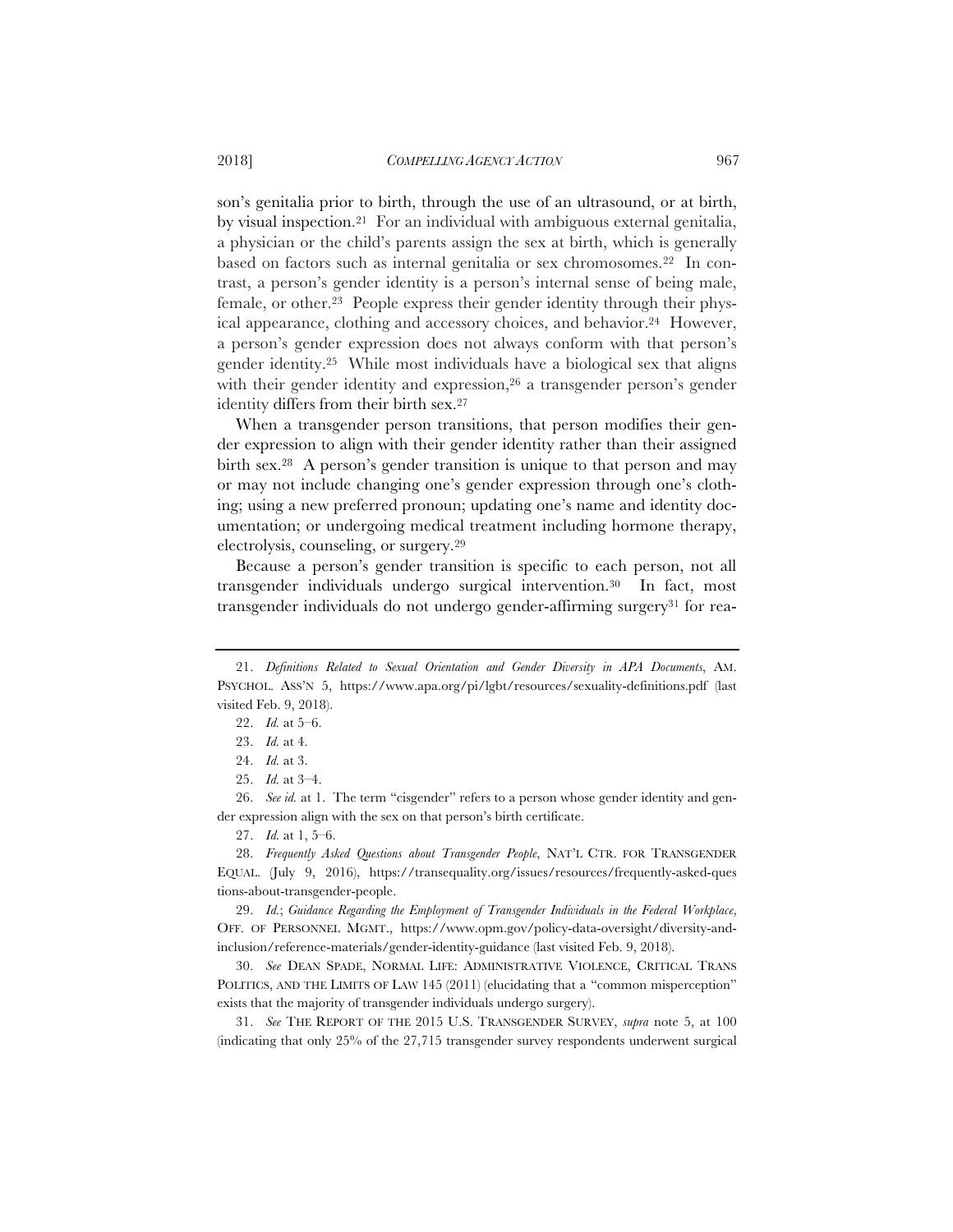sons including restrictive insurance coverage, provider discrimination, lack of education, medical contraindications, low income, age, and lack of desire to undergo certain procedures.32 Despite this reality, numerous laws and policies require transgender individuals to undergo gender-affirming surgical procedures to obtain identification and citizenship documentation that accurately reflects their gender identity.

# *B. The Relevance of Accurate Birth Documentation*

While birth certificates serve as primary evidence of a person's citizenship status, people also frequently use their birth certificates as a form of identity documentation.33 Individuals utilize their birth certificates to acquire employment, receive government pension or insurance benefits, and obtain a passport, driver's license, and Social Security number.34 Consequently, preventing transgender people from having accurate gender markers on identity documentation causes agencies to have outdated, incorrect, or conflicting gender information for this segment of the population.35

 Further, having accurate gender markers on documentation such as birth certificates helps preclude potential discrimination and injury<sup>36</sup> like that experienced by Stacie Ray.37 Ray—a transgender plaintiff in a lawsuit against the Ohio Department of Health—experienced workplace harassment and humiliation as a result of Ohio's policy that prevents gender

procedures as part of their transition).

<sup>32.</sup> *Id.* at 10, 100–03; Hughto et al., *supra* note 2, at 107–16.

<sup>33.</sup> *See* DEP'T OF HEALTH & HUMAN SERVS. OFFICE OF INSPECTOR GEN., BIRTH CERTIFICATE FRAUD 6 (Sept. 2000) [hereinafter BIRTH CERTIFICATE FRAUD] ("Birth certificates are widely recognized as proof of age, place of birth, and identity."); *Citizenship Evidence*, *supra* note 10 (attesting that a U.S. birth certificate provides evidence of a person's U.S. citizenship).

<sup>34.</sup> Spade, *supra* note 4, at 766; BIRTH CERTIFICATE FRAUD, *supra* note 33, at 2.

<sup>35.</sup> SPADE, *supra* note 30, at 78–79.

<sup>36.</sup> *See* THE REPORT OF THE 2015 U.S. TRANSGENDER SURVEY, *supra* note 5, at 4, 82 (conveying that based on the National Center for Transgender Equality's survey of 27,715 transgender individuals, after showing an identification with a name or gender that did not match the respondent's gender presentation, 25% of respondents experienced verbal harassment, 16% of respondents were refused benefits or services, 9% of respondents were told to leave an establishment, and 2% of respondents were assaulted).

<sup>37.</sup> *See* Julie Moreau, *Four Transgender People Sue Ohio Over State's Birth Certificate Policy*, NBC NEWS (Apr. 3, 2018), https://www.nbcnews.com/feature/nbc-out/four-transgenderpeople-sue-ohio-over-state-s-birth-certificate-n862411; Julie Carr Smyth, *4 Transgender People Sue for Changes to Birth Certificates*, ASSOCIATED PRESS (Mar. 29, 2018), https://www.apnews. com/a8b67734fb7e4e0e917fc6d22b1dea4a;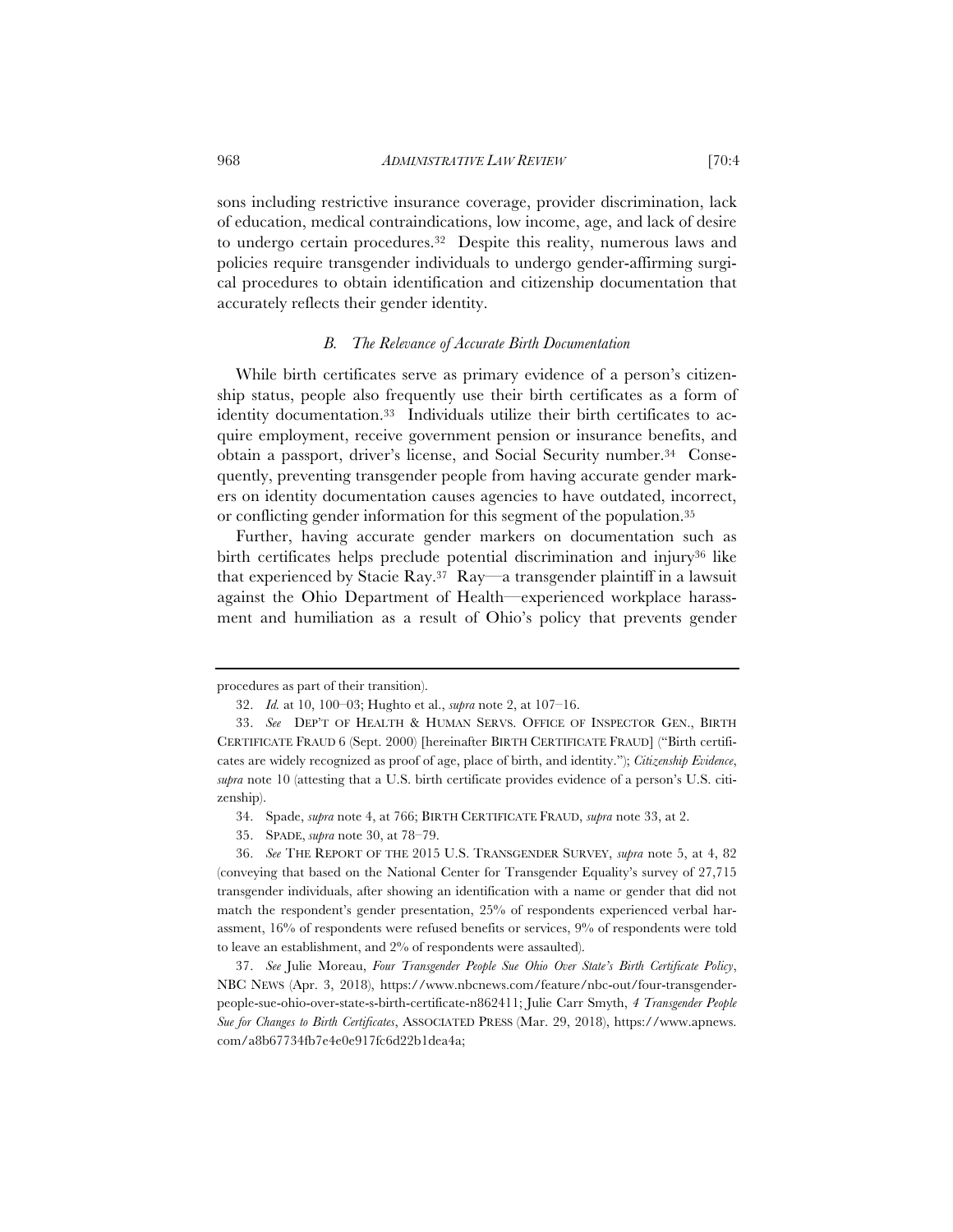marker amendment on birth certificates.38 Upon learning from a member of human resources that Ray's birth certificate did not align with her gender identity, a coworker threatened Ray with physical violence.39 Additionally, when Ray, a truck driver, sought a background check at the Transportation Security Administration (TSA) in order to obtain a hazmat materials endorsement necessary for a promotion, a TSA employee denied her request for a background check.<sup>40</sup> The TSA employee went on to publicly humiliate her after seeing that Ray's driver's license and birth certificate had incongruent gender markers.41 These alarming experiences highlight the vital importance of what may seem like mere paperwork. By allowing transgender individuals to obtain identification and citizenship documents that accurately reflect their gender identity, they will have more control over whether to expose their gender history rather than being outed by the inaccurate documentation.<sup>42</sup> Given the importance of such documentation, transgender individuals need to be able to obtain documentation that accurately reflects their gender identity.43

# II. THE LIMITATIONS TO FEDERAL REGULATION OF U.S. BIRTH **CERTIFICATES**

#### *A. The Vital Statistics Jurisdictions*

 HHS houses the CDC, which in turn houses the National Center for Health Statistics (NCHS).<sup>44</sup> The NCHS collects vital statistics information

43. *See Recent Administrative Policy: Administrative Law—Identity Records*—*Social Security Administration Eliminates Surgical Requirement for Changing Trans Individuals' Gender Markers—Soc. Sec. Admin., Program Operations Manual System, RM 10212.200* Changing Numident Data for Reasons Other than Name Change (2013), 127 HARV. L. REV. 1863, 1864 (2014) (iterating that having gender-affirming identity documents is imperative).

44. *Organizational Chart*, CTRS. FOR DISEASE CONTROL & PREVENTION (June 27, 2018), https://www.cdc.gov/about/pdf/organization/cdc-photo-org-chart.pdf; *HHS Organizational Chart*, DEP'T HEALTH & HUMAN SERVS*.* (Mar. 8, 2017), https://www.hhs.gov/about/ agencies/orgchart/index.html.

<sup>38.</sup> Moreau, *supra* note 37; Smyth, *supra* note 37.

<sup>39.</sup> *Id.*

<sup>40.</sup> *Id.*

<sup>41.</sup> *Id.*

<sup>42.</sup> *See* Anna James Neuman Wipfler, *Identity Crisis: The Limitations of Expanding Government Recognition of Gender Identity and the Possibility of Genderless Identity Documents*, 39 HARV. J.L. & GENDER 491, 496–97 (2016) ("Having [identification] that reflects and substantiates one's gender identity gives trans people agency over when and whether to disclose their gender history.").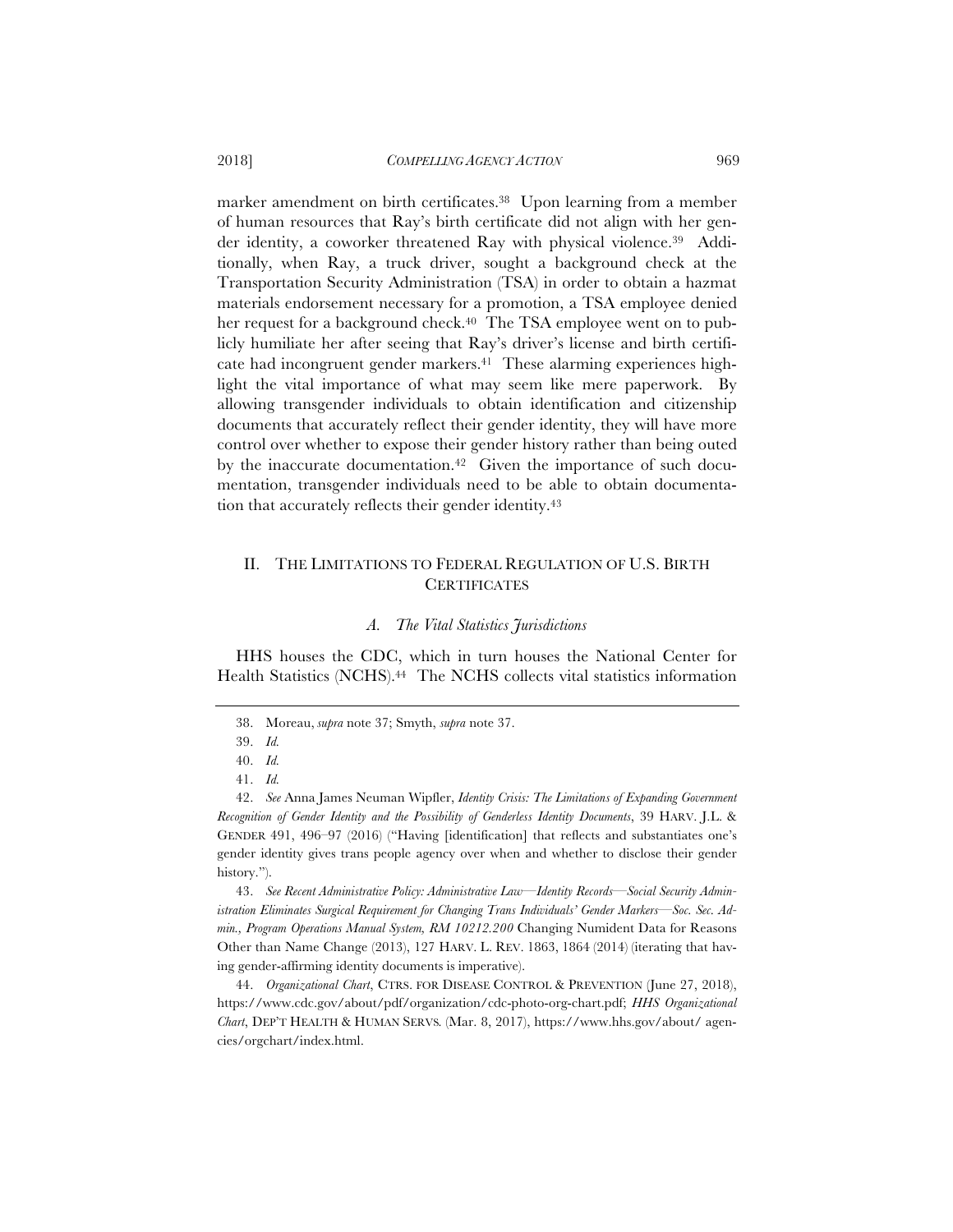from the National Vital Statistics System (NVSS), an entity that compiles data from the fifty-seven vital statistics jurisdictions, which include the fifty states, the District of Columbia, New York City, and the five United States territories—Puerto Rico, the Virgin Islands, Guam, American Samoa, and the Commonwealth of the Northern Mariana Islands.45 These fifty-seven jurisdictions have the legal authority to register vital events including births, deaths, fetal deaths, marriages, and divorces.46 The NCHS uses the vital statistics for social welfare, public health, demographic, and administrative purposes in areas such as business and government.47

As the states hold legal responsibility for registering and maintaining vital records, including birth certificates, the states develop and implement their own laws and regulations to create state vital statistics.<sup>48</sup> Although each state enacts its own laws and regulations, the federal government has created—and has continued to revise—model laws and regulations that serve as guidelines for states.49 The federal government's guidelines aim to develop uniformity among the states' registration procedures and to ensure accurate data for use by the federal government.50

#### *B. The Model State Vital Statistics Act and Regulations*

In 1907, the U.S. Census Bureau developed the first Model State Vital Statistics Act, which included a set of recommendations, standards, and model forms for states to use for birth and death registration.51 The Bureau was responsible for constructing and revising these recommended standards so that the federal government could obtain comparable vital statistics data from state and local offices.52 The task of providing recommended standards is currently held by NCHS.53 In 1973, NCHS first issued the Model

<sup>45.</sup> *About the National Vital Statistics System*, *supra* note 8.

<sup>46.</sup> *Id.*

<sup>47.</sup> *Physicians' Handbook on Medical Certification of Death*, NAT'L CTR. FOR HEALTH STATISTICS 1, 55 (2003), https://www.spokanecounty.org/DocumentCenter/View/1354.

<sup>48.</sup> *See* DEP'T OF HEALTH & HUMAN SERVS., MODEL STATE VITAL STATISTICS ACT AND STATISTICS REGULATIONS 1992 REVISION iii (Apr. 1995), https://www.cdc.gov/nchs/ data/misc/mvsact92aacc.pdf; DEP'T OF HEALTH & HUMAN SERVS., U.S. VITAL STATISTICS SYSTEM MAJOR ACTIVITIES AND DEVELOPMENTS, 1950–95 5 (Feb. 1997), https://www.cdc. gov/nchs/data/misc/usvss.pdf.

<sup>49.</sup> U.S. VITAL STATISTICS SYSTEM MAJOR ACTIVITIES AND DEVELOPMENTS, 1950– 95, *supra* note 48, at 5.

<sup>50.</sup> *Id.*

<sup>51.</sup> *Id.*

<sup>52.</sup> *Id.*

<sup>53.</sup> *Id.*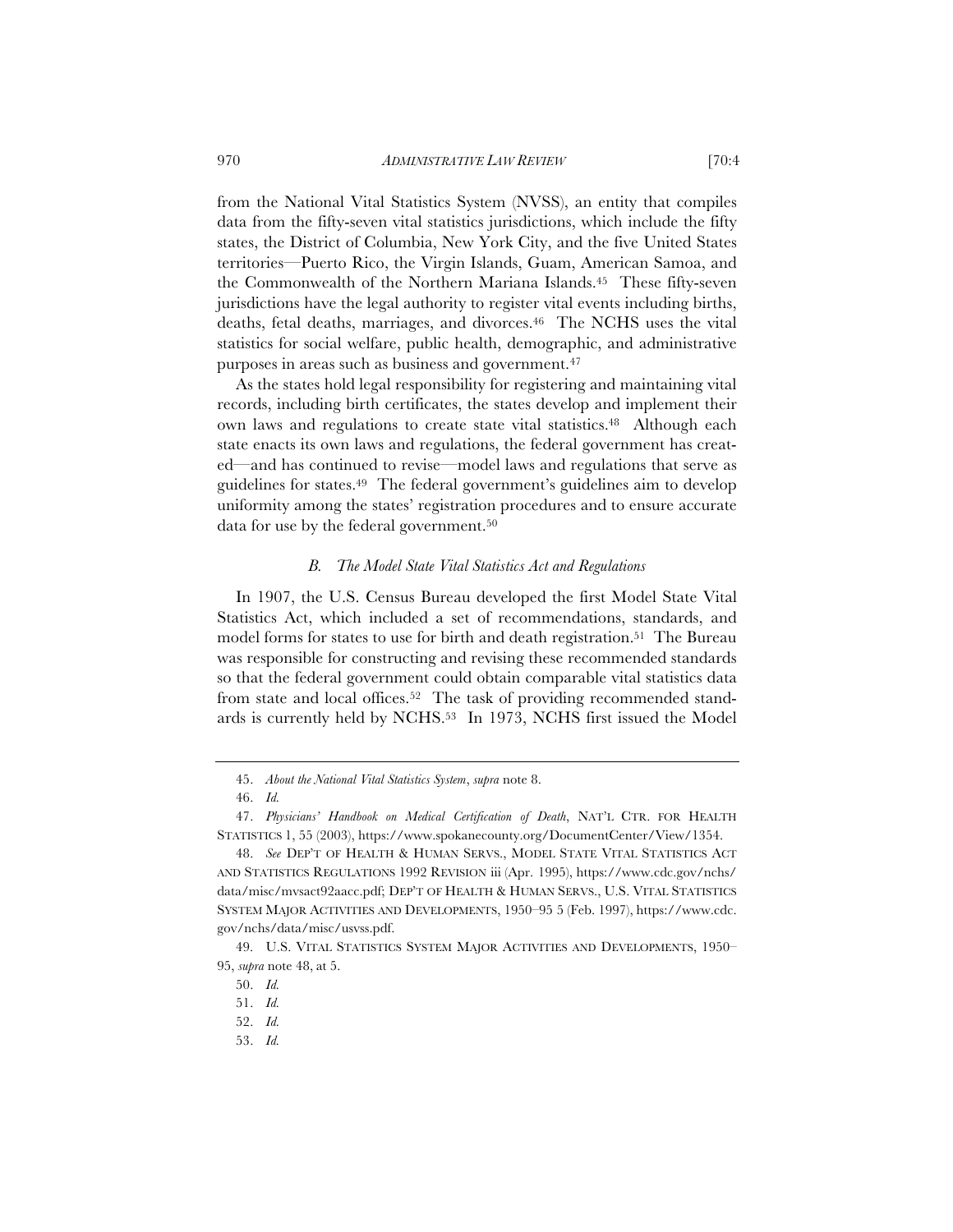State Vital Statistics Regulations.<sup>54</sup> To further the goal of uniformity among the states in how they maintain and record vital statistics, NCHS advised that states consider both the act and regulations when amending relevant state laws and regulations.55

The 1977 revision of both the Model State Vital Statistics Act and Regulations replaced the 1959 Model State Vital Statistics Act revision and the 1973 Model State Vital Statistics Regulations revision.56 Unlike prior versions of the Model Act and Regulations, the 1977 revision was the first version that addressed gender marker amendment on a birth certificate.57 Section 21(e) of the 1977 revision states that:

[u]pon receipt of a certified copy of an order of (a court of competent jurisdiction) indicating the sex of an individual born in this State has been changed by surgical procedure and that such individual's name has been changed, the certificate of birth of such individual shall be amended as prescribed in Regulation 10.8(e) to reflect such changes.58

Subsequently, the 1992 revision replaced the 1977 revision, and the CDC, the Public Health Service (PHS), and the Association for Vital Records and Health Statistics approved and recommended it as a guide for states.59 Section 21(d) of the 1992 revision, like the relevant provision in the 1977 revision, reiterated that an individual must obtain a court order stating that the person underwent a surgical procedure before changing the gender marker on that person's U.S. birth certificate.60

In 2011, a working group that included individuals from the NCHS set forth a proposed revision to the Model Act and Regulations.61 Under

57. Mottet, *supra* note 7, at 380.

59. MODEL STATE VITAL STATISTICS ACT AND STATISTICS REGULATIONS 1992 REVISION, *supra* note 48, at iii.

<sup>54.</sup> *Id.* at 6.

<sup>55.</sup> *Id.*

<sup>56.</sup> *Id.;* DEP'T OF HEALTH, EDUC., & WELFARE, MODEL STATE VITAL STATISTICS ACT AND MODEL STATE VITAL STATISTICS REGULATIONS 1977 REVISION (May 1978), https://www.cdc.gov/nchs/data/misc/mvsact77acc.pdf.

<sup>58.</sup> MODEL STATE VITAL STATISTICS ACT AND MODEL STATE VITAL STATISTICS REGULATIONS 1977 REVISION, *supra* note 56, at 17.

<sup>60.</sup> *See id.* at 10 ("Upon receipt of a certified copy of an order of (a court of competent jurisdiction) indicating the sex of an individual born in this State has been changed by surgical procedure and whether such individual's name has been changed, the certificate of birth of such individual shall be amended as prescribed by regulation.").

<sup>61.</sup> NAT'L CTR. FOR HEALTH STATISTICS, MODEL STATE VITAL STATISTICS ACT AND MODEL STATE VITAL STATISTICS REGULATIONS 2011 REVISION 1–3 (Sept. 2011), https://naphsis-my.sharepoint.com/personal/cldmn\_naphsis\_onmicrosoft\_com/Docu ments/Shared%20with%20Everyone/FinalMODELLAWSeptember72011.pdf?slrid=a1ac a39e-a04e-0000-25b3-faaa8af3a876.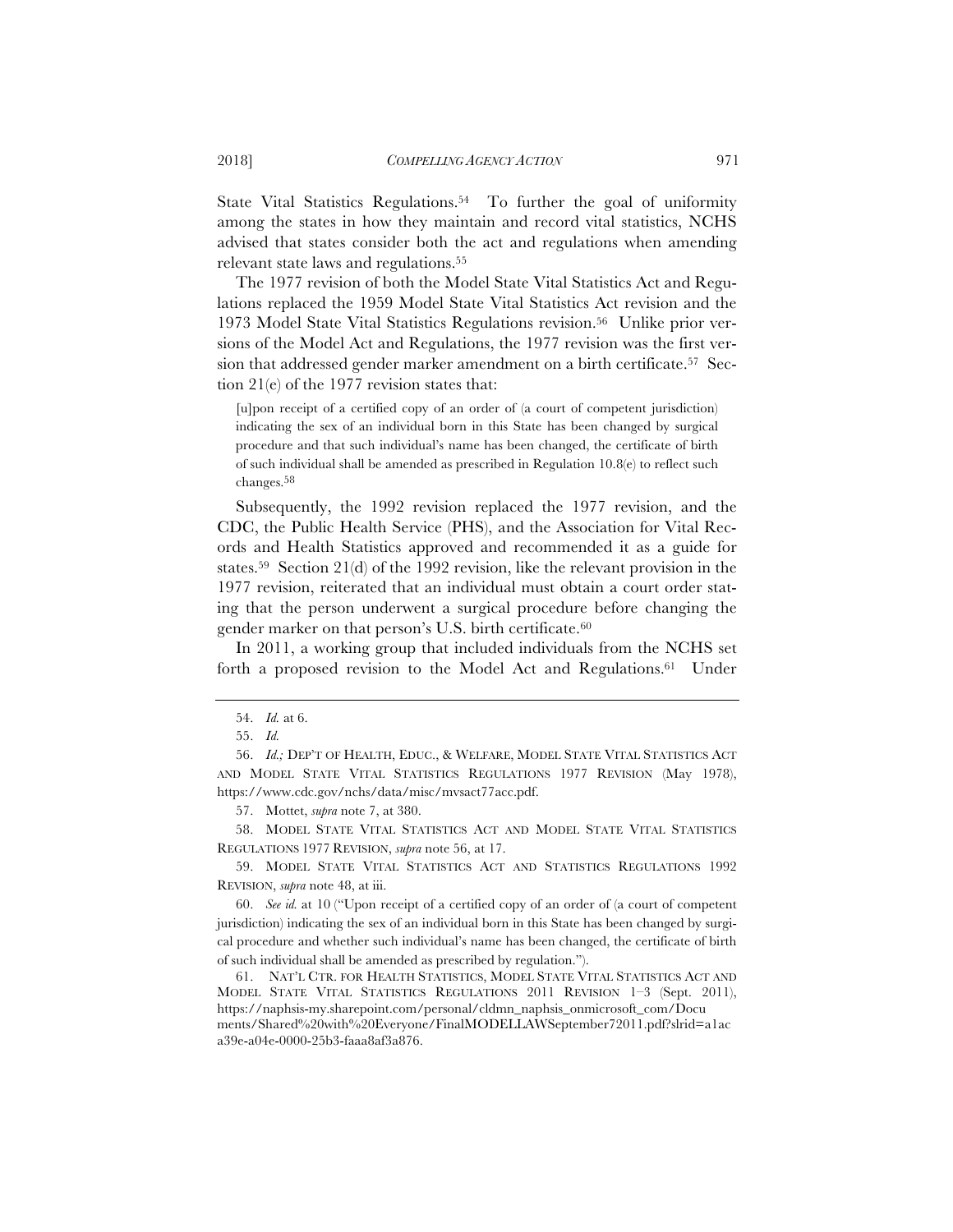$\S 24(a)(4)$  of the 2011 proposed revision, an individual does not have to undergo a variety of gender-affirming surgery for that person to change their birth certificate's gender marker, but instead must obtain a court order stating that the person has undergone treatment to permanently transition from one sex to another.62 However, HHS has not approved this 2011 revision—only the National Association for Public Health Statistics and Information Systems has endorsed this revision by resolution.63 Therefore, the 1992 revision of the Model Act and Regulations was the last revision approved and recommended by the CDC.64 Ultimately, even if approved by these federal agencies, the Model Act and Regulations serve only as non-binding guidelines for states to follow.

# III. THE INCONSISTENT GENDER MARKER AMENDMENT POLICIES OF THE FEDERAL GOVERNMENT AND THE STATES

# *A. DHS*

The U.S. Department of Homeland Security (DHS) promulgated a final rule, in accordance with the REAL ID Act of 2005, that established minimum standards for state-issued driver's licenses and identification cards that federal agencies would accept for official purposes.65 Part of the minimum standards developed by DHS require the surface of the licenses and ID cards to include the individual's gender.<sup>66</sup> The gender designation on both driver's licenses and identification cards are to be determined by the state issuing these pieces of documentation.67

In contrast, the U.S. Citizenship and Immigration Services (USCIS), a sub-agency of DHS, does not defer to individual state policy, but rather allows an applicant seeking to change their gender marker on USCIS documents to submit a letter from a licensed health care professional attesting to the applicant's gender designation.68 Alternatively, an applicant may pro-

<sup>62.</sup> *Id.* at 42–43.

<sup>63.</sup> *Id.* at 1.

<sup>64.</sup> MODEL STATE VITAL STATISTICS ACT AND REGULATIONS 1992 REVISION, *supra* note 48.

<sup>65.</sup> *See* Minimum Standards for Driver's Licenses and Identification Cards Acceptable by Federal Agencies for Official Purposes, 73 Fed. Reg. 5272, 5272 (Jan. 29, 2008) (to be codified at 6 C.F.R. pt. 37).

<sup>66. 6</sup> C.F.R. § 37.17(c).

<sup>67.</sup> *Id.*

<sup>68.</sup> *Know Your Rights: Immigration Documents*, NAT'L CTR. FOR TRANSGENDER EQUAL., https://www.transequality.org/know-your-rights/immigration-documents (last visited Nov.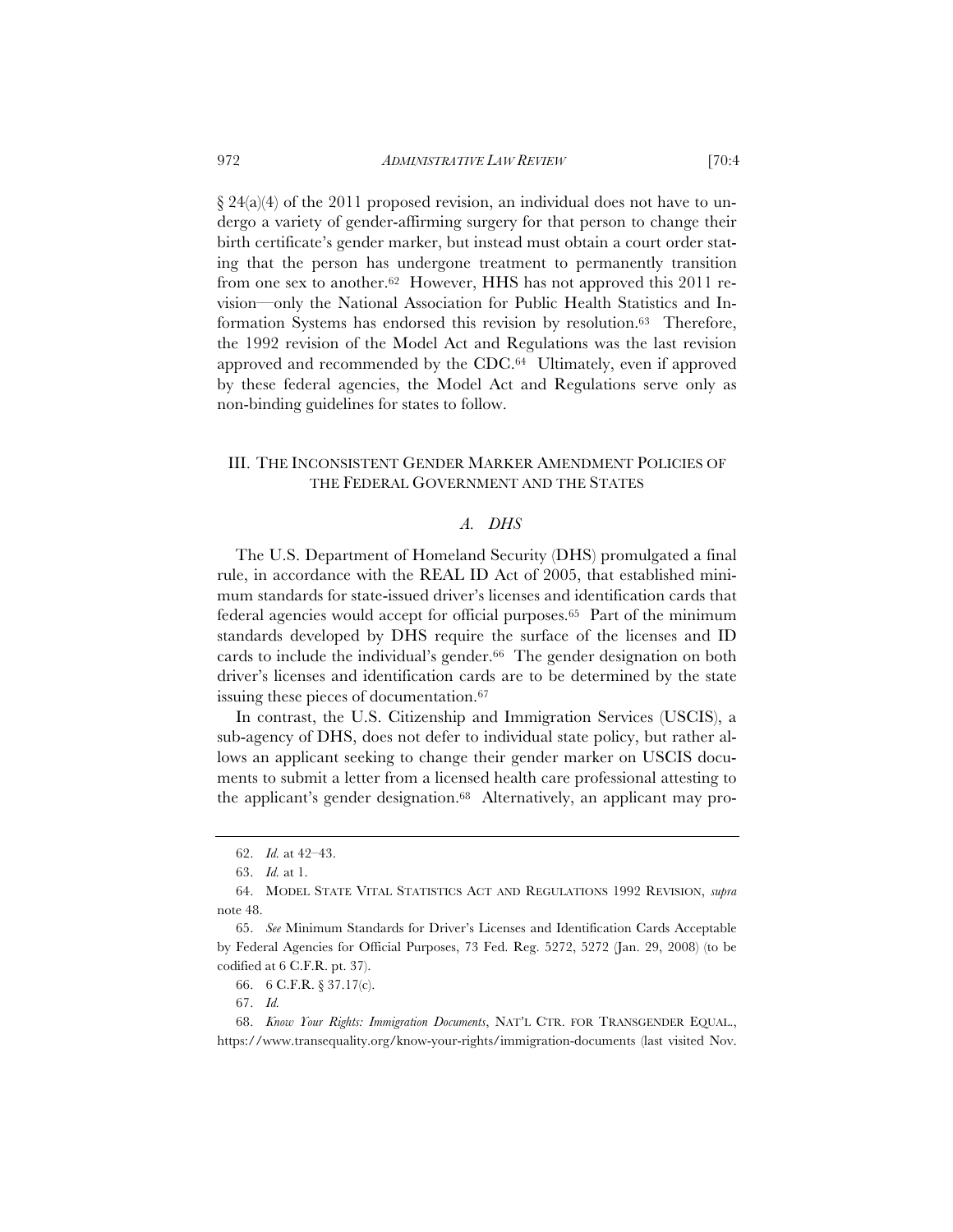#### 2018] *COMPELLING AGENCY ACTION* 973

duce either a court order recognizing the sex or gender change or government-issued document demonstrating the correct designation.<sup>69</sup> In both cases, gender-affirming surgery or a particular type of medical treatment is not required.70 USCIS does limit the gender or sex marker to male or female, even if the applicant does not identify as either.71 The policy differences between DHS and USCIS illustrate the lack of uniformity of gender amendment policies in the federal government.

#### *B. SSA*

Although an individual's Social Security card does not include gender, the U.S. Social Security Administration (SSA) maintains records that include an individual's gender.72 The SSA created a new policy on changing the gender information in a person's Social Security record on June 14, 2013.73 The SSA's policy permits the amendment of an individual's gender information if the person requesting the change provides any of the following: a U.S. passport reflecting the new gender; an amended birth certificate stating the new gender; a court order directing legal recognition of the change of the person's gender; or medical certification from a licensed physician stating that the individual has undergone appropriate clinical treatment for gender transition.<sup>74</sup> With respect to "appropriate clinical treatment for gender transition," the medical certification does not need to provide details of the treatment or require a specific type of treatment.75 Further, the individual can only choose between male and female genders, even if the individual identifies as non-binary.76 Thus, the policies of the

69. *Know Your Rights: Immigration Documents*, *supra* note 68.

70. *Id.*; *Revision of Adjudicator's Field Manual Subchapter 10.22 - Change of Gender Designation on Documents Issued by U.S. Citizenship and Immigration Services*, U.S. CITIZENSHIP & IMMIGR. SERVS. 2 (Jan. 19, 2017), https://www.uscis.gov/sites/default/files/USCIS/Laws/Memo randa/2017/2017-1-19ChangeGenderDesignation-PM-602-0141.pdf; *10.22 Change of Gender Designation on Documents Issued by USCIS*, *supra* note 68.

71. *Revision of Adjudicator's Field Manual Subchapter 10.22*, *supra* note 70, at 2*.*

72. *Know Your Rights: Social Security*, NAT'L CTR. FOR TRANSGENDER EQUAL., https://transequality.org/know-your-rights/social-security (last visited Oct. 28, 2018).

73. *Recent Administrative Policy*, *supra* note 43, at 1863.

74. *Know Your Rights: Social Security*, *supra* note 72.

75. *Id.*

<sup>8, 2017);</sup> *10.22 Change of Gender Designation on Documents Issued by USCIS*, U.S. CITIZENSHIP & IMMIGR. SERVS. (Apr. 10, 2012), https://www.uscis.gov/ilink/docView/AFM/HTML/ AFM/0-0-0-1/0-0-0-1067/Chapter10-22.html (explaining that a licensed health care professional encompasses licensed counselors, nurse practitioners, physicians, physician assistants, psychologists, social workers, and therapists).

<sup>76.</sup> *RM 10212.200 Changing Numident Data for Reasons other than Name Change*, SOC.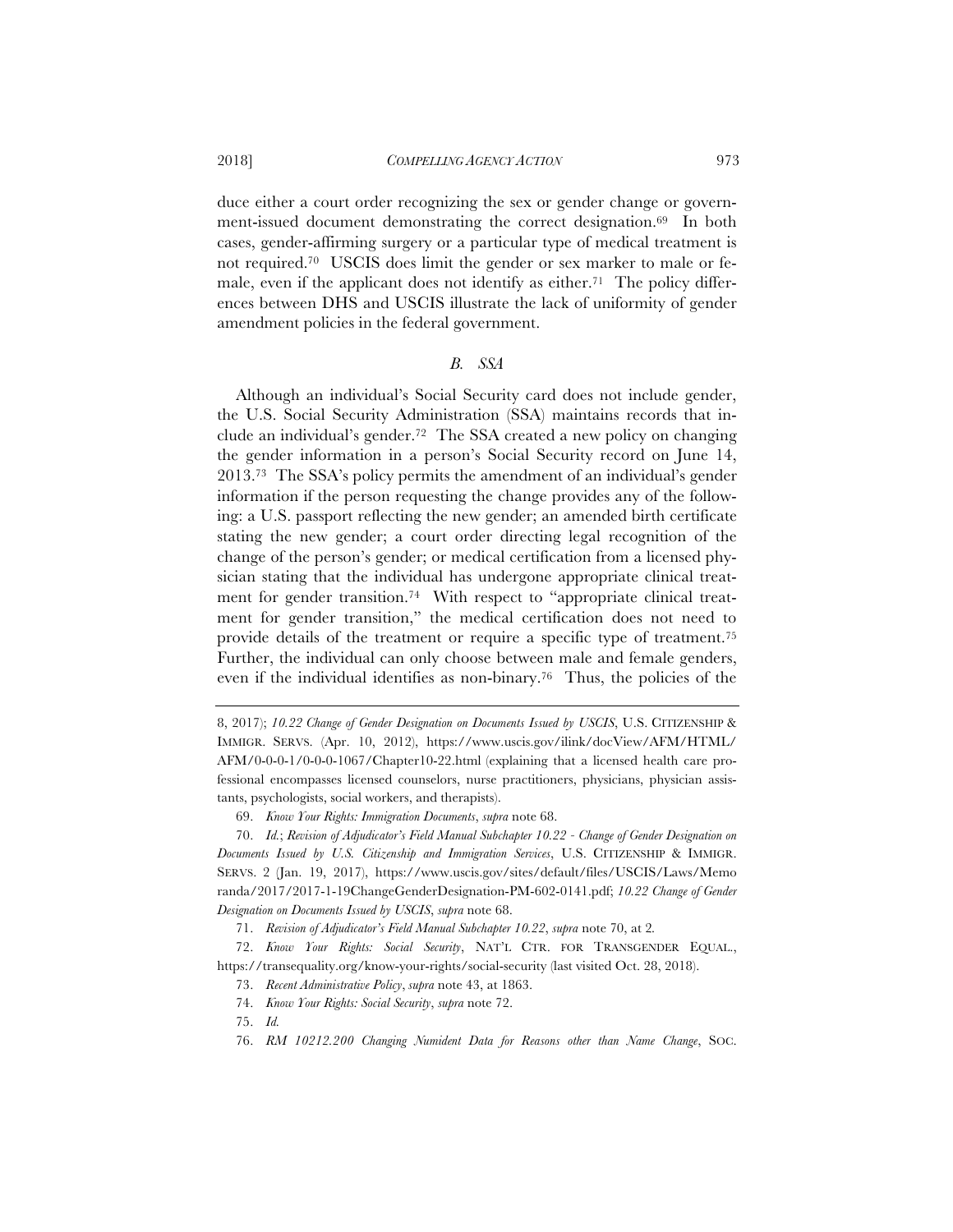SSA and the USCIS are similar.

# *C. States*

Within the state vital statistics jurisdictions, the gender marker amendment laws and policies for birth certificates vary widely. Three states do not permit individuals to amend their gender markers on their birth certificates.77 Twenty-one states require individuals to undergo gender-affirming surgery to change the gender markers on their birth certificates.<sup>78</sup> Seventeen states, the District of Columbia, and New York City do not require gender-affirming surgery for individuals to change the gender markers on their birth certificates.79 Of those seventeen states, California, Nevada, Oregon, and Washington allow individuals to change the gender markers on their birth certificates by submitting affidavits attesting to the correct gender identity.80 Nine states have unclear or unknown policies on the surgical or clinical requirements necessary for an individual to change the gender marker on a birth certificate.<sup>81</sup> These non-uniform approaches to gender marker amendment on birth certificates demonstrate the significant policy inconsistencies from state to state.

# *D. State Department*

The State Department allows a person to change the gender marker on a U.S. passport.82 To change the gender marker, an individual must provide a medical certification that attests that the person has undergone or is

SECURITY ADMIN. (Sept. 30, 2013), https://secure.ssa.gov/poms.nsf/lnx/0110212200.

<sup>77.</sup> *See* ID Documents Center, NAT'L CTR. FOR TRANSGENDER EQUAL., https://trans equality.org/documents (search "Name Change, Driver's License & Birth Certificate Policies" by state or territory) (last visited July 2, 2018) (Kansas, Ohio, and Tennessee).

<sup>78.</sup> *See id.* (Alabama, Alaska, Arizona, Arkansas, Colorado, Florida, Georgia, Iowa, Kentucky, Louisiana, Maine, Michigan, Missouri, Nebraska, New Jersey, New Mexico North Carolina, North Dakota, West Virginia, Wisconsin, and Virginia).

<sup>79.</sup> *See id.* (California, Connecticut, Delaware, Hawaii, Idaho, Illinois, Maryland, Massachusetts, Minnesota, Montana, Nevada, New York, Oregon, Pennsylvania, Rhode Island, Vermont, and Washington).

<sup>80.</sup> *Id.*

<sup>81.</sup> *See id.*; *Changing Birth Certificate Sex Designations: State-By-State Guidelines*, LAMBDA LEGAL, https://www.lambdalegal.org/know-your-rights/article/trans-changing-birth-certifi cate-sex-designations (last visited Feb. 25, 2018) (Indiana, Mississippi, New Hampshire, Oklahoma, South Carolina, South Dakota, Texas, Utah, and Wyoming).

<sup>82.</sup> *Gender Designation Change*, U.S. DEP'T OF STATE, https://travel.state.gov/content/ passports/en/passports/information/gender.html (last visited July 27, 2018).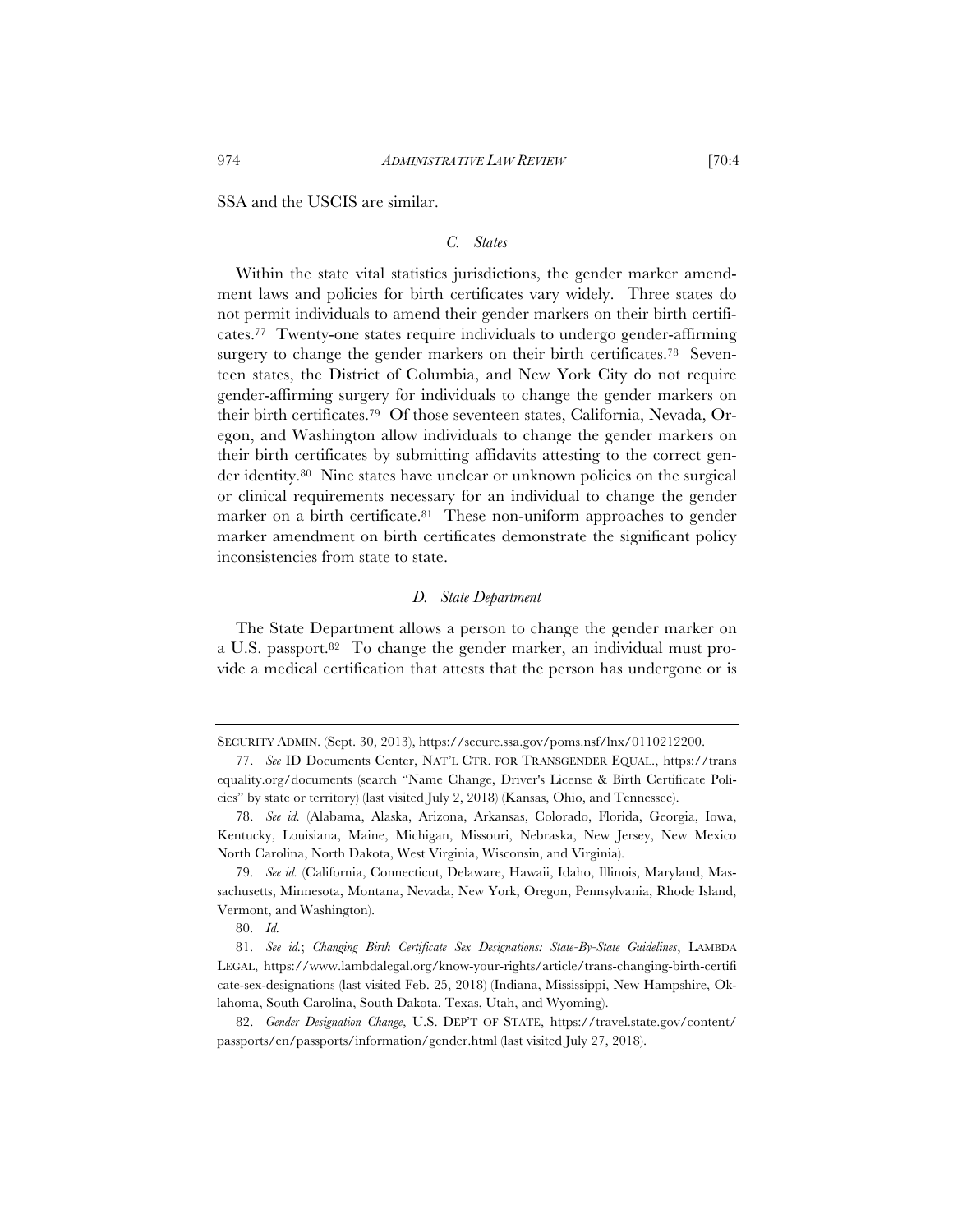undergoing "appropriate clinical treatment for gender transition."83 The medical certification must be a signed statement from a licensed Medical Doctor (M.D.) or Doctor of Osteopathy (D.O.) on that physician's office letterhead.84 However, "appropriate clinical treatment" does not demand gender-affirming surgery.85 Even if the applicant has a court order reflecting that the applicant has had a legal gender change, or has updated domestic documents (such as a driver's license or birth certificate), the applicant still must provide the medical certification.86 Moreover, an applicant is limited to selecting either the male or female gender, even if the individual does not identify as either.87 The policies of the State Department conflict with those of the SSA, USCIS, and several states because the State Department requires a medical attestation regardless of whether the individual seeking the gender marker change has a court order reflecting that change.

The State Department's policies for amending the gender marker on a U.S. passport are the same as its policies for amending the gender marker on a Consular Report of Birth Abroad.88 The Consular Report of Birth Abroad proves U.S. citizenship of a person born abroad to at least one U.S. citizen parent and can be used throughout the person's life.89 The Bureau of Consular Affairs, a bureau within the State Department, is responsible for issuing passports and other documentation to nationals; as such, U.S. embassies and consulates issue the Consular Report of Birth Abroad.90 The Vital Records Section of Passport Services, a subsection of the Bureau of Consular Affairs, is responsible for correcting, amending, or replacing an individual's Consular Report of Birth Abroad.91 The Bureau of Consular Affairs, whose parent agency is the State Department, executes the amendment to the gender marker of a Consular Report of Birth Abroad.92

Although the State Department does not consider a Consular Report of

<sup>83.</sup> *Id.*

<sup>84.</sup> *Id.*

<sup>85.</sup> *Id.*

<sup>86.</sup> *Id.*

<sup>87.</sup> *Id.*

<sup>88.</sup> *Understanding the Passport Gender Change Policy*, *supra* note 12.

<sup>89.</sup> U.S. DEP'T OF STATE, 7 FOREIGN AFFAIRS MANUAL  $\S$ [1441.1(a), (g) (2017), https://fam.state.gov/fam/07fam/07fam1440.html#M1440.

<sup>90.</sup> *Id.* §§ 1441.1(a), (c), (h); *Mission*, U.S. DEP'T OF STATE—BUREAU OF CONSULAR AFF., https://travel.state.gov/content/travel/en/about-us.html (last visited July 10, 2018).

<sup>91.</sup> U.S. DEP'T OF STATE, 7 FOREIGN AFFAIRS MANUAL §§ 1441.5(a), (d) (2017), https://fam.state.gov/fam/07fam/07fam1440.html#M1440.

<sup>92.</sup> *Bureau of Consular Affairs*, U.S. DEP'T OF STATE, https://www.usa.gov/federalagencies/bureau-of-consular-affairs (last visited July 10, 2018).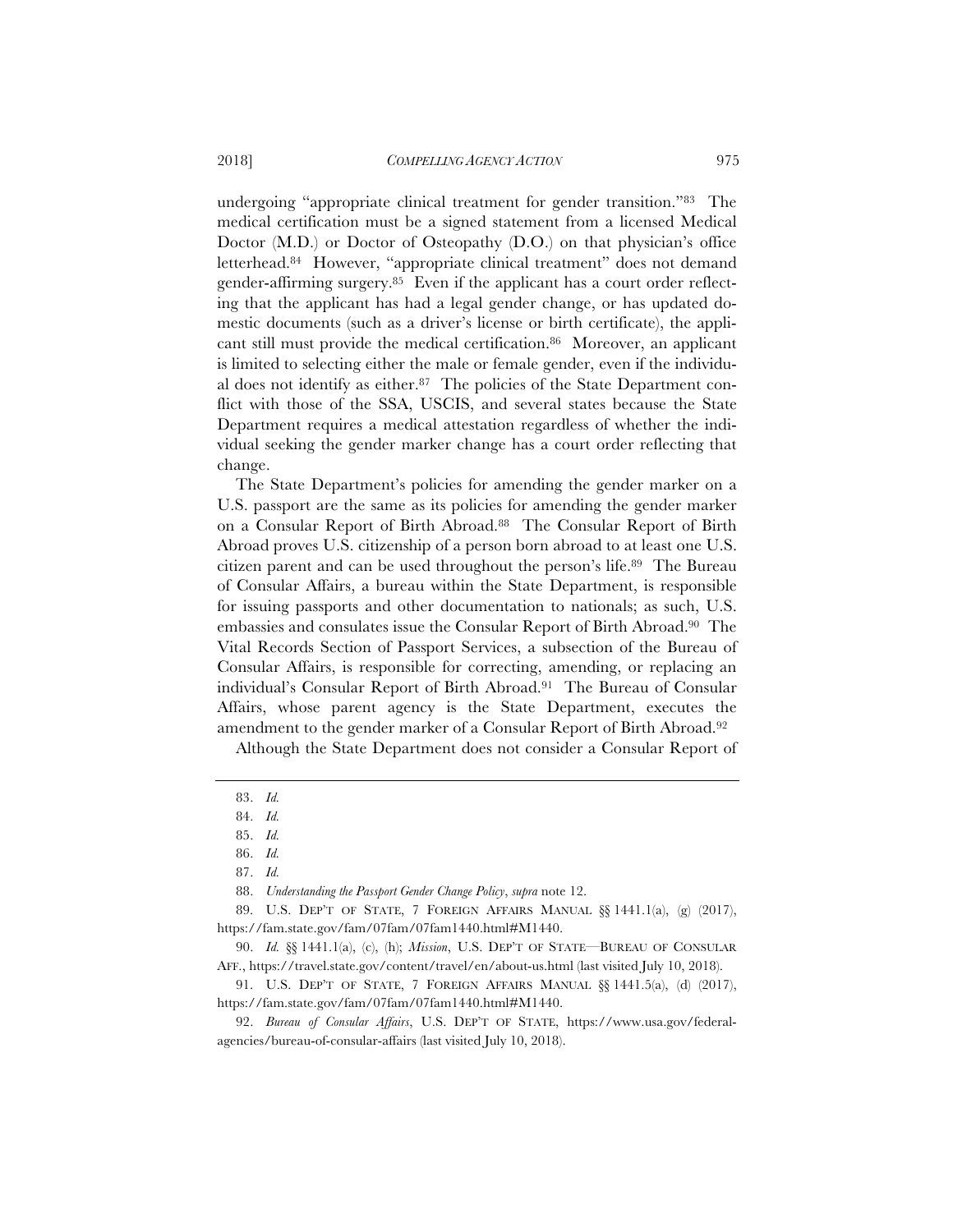Birth Abroad to be a birth certificate because consular offices do not perform a vital statistics function like that of vital statistics offices within the United States,93 the Consular Report of Birth Abroad should be treated as equivalent to a U.S. birth certificate. The Consular Report of Birth Abroad should be considered equivalent to a birth certificate because the Consular Report of Birth Abroad proves an individual's U.S. citizenship, derives from records of a person's birth, and seemingly meets the definition of "birth certificate" under the IRTPA.94

# *E. The Equal Protection Violation Resulting from Differential Treatment Between Transgender U.S. Citizens Born in the United States and Abroad*

 A U.S. citizen born abroad can change the gender maker on their Consular Report of Birth Abroad without undergoing gender-affirming surgery. However, a U.S. citizen born in a state that completely bars gender marker amendment or that requires applicants to undergo gender-affirming surgery does not have the same opportunity to amend their birth documentation merely because of their national origin.95 This Comment contends that states with these restrictive laws discriminate against transgender U.S. citizens born within the United States on the basis of national origin, which is a suspect classification.96 Because the aforementioned state laws discriminate against a suspect classification, they are in violation of the Equal Protection Clause of the Fourteenth Amendment, which states that "[n]o State shall ... deny to any person within its jurisdiction the equal protection of the laws."97.

Consequently, these state laws are subject to strict scrutiny by a reviewing court.98 The standard for strict scrutiny is whether a law is narrowly

<sup>93.</sup> U.S. DEP'T OF STATE, 7 FOREIGN AFFAIRS MANUAL § 1441.1(f) (2017), https://fam.state.gov/fam/07fam/07fam1440.html#M1440.

<sup>94.</sup> *See* Intelligence Reform and Terrorism Prevention Act of 2004, Pub. L. No. 108- 458, § 7211, 118 Stat. 3638, 3825–26 (defining "birth certificate"); *Birth Abroad of a U.S. Citizen*, U.S. CUSTOMS & BORDER PROT., https://help.cbp.gov/app/answers/detail/a\_id/ 1043/~/birth-abroad-of-a-u.s.-citizen (last visited Jan. 4, 2018) (acknowledging that a Consular Report of Birth Abroad of a United States citizen proves U.S. citizenship); *Citizenship Evidence*, *supra* note 10 (explaining that a U.S. birth certificate and a Consular Report of Birth Abroad are both primary forms of evidence of U.S. citizenship).

<sup>95.</sup> *See Federal Protections Against National Origin Discrimination*, *supra* note 15 (conveying that a person's national origin is "a person's birthplace, ancestry, culture or language").

<sup>96.</sup> *See* Graham v. Richardson, 403 U.S. 365, 371–72 (1971) (highlighting that classifications based on alienage, nationality, and race are inherently suspect).

<sup>97.</sup> U.S. CONST. amend. XIV, § 1.

<sup>98.</sup> *See* Clark v. Jeter, 486 U.S. 456, 461 (1988) (indicating that a classification based on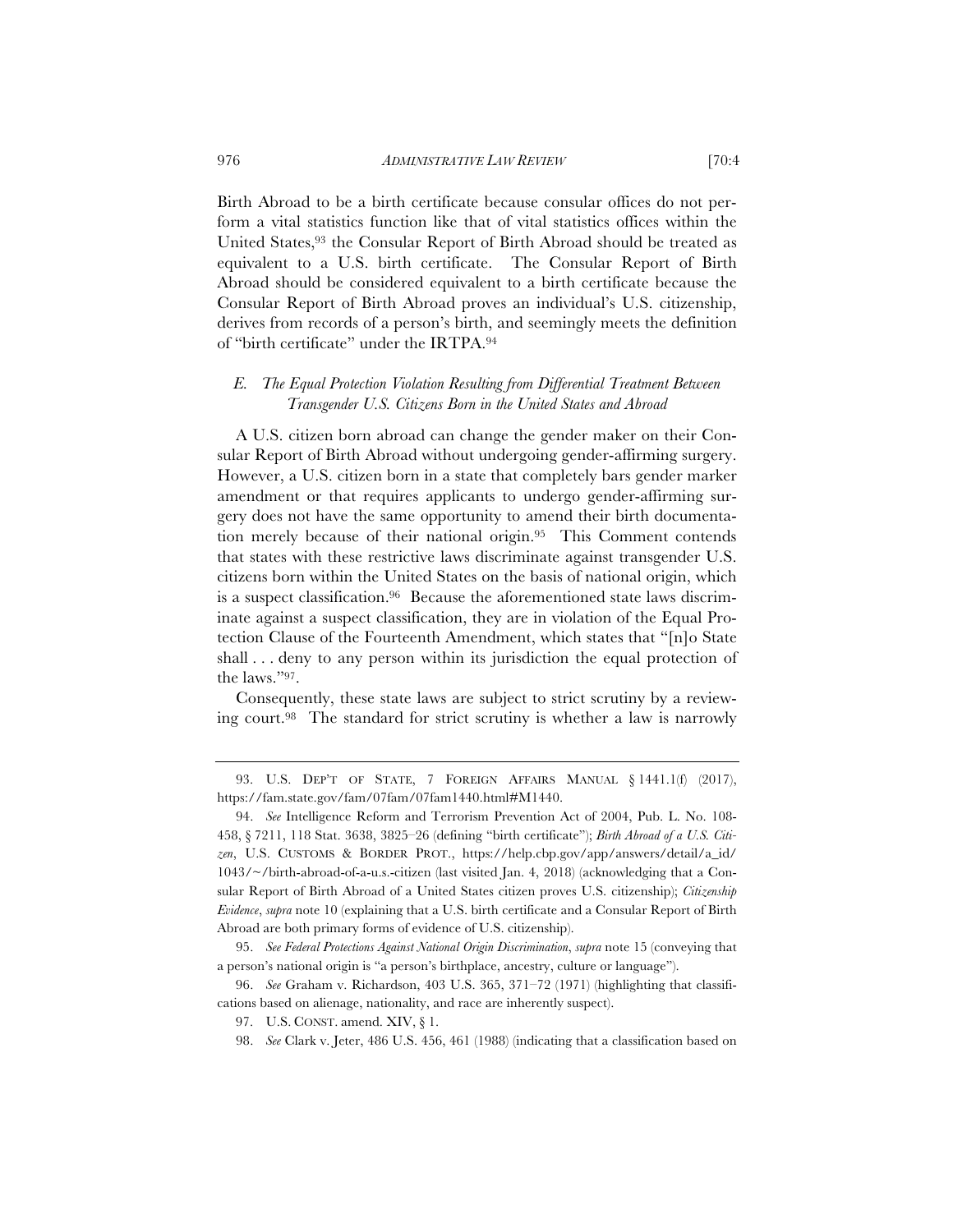tailored to meet a compelling governmental interest.99 In order for these laws to pass strict scrutiny, states must successfully argue that their laws are narrowly tailored to meet a compelling governmental interest.100 States have strained to make this argument as well as failed to provide such a basis for their restrictive laws.101

Given the need to remedy this Equal Protection violation and address the inconsistencies of gender marker amendment within federal agencies and the states, this Comment proposes using an administrative law avenue to rectify these issues.

# IV. THE CDC'S FAILURE TO ENACT MINIMUM STANDARDS FOR U.S. BIRTH CERTIFICATES CONSTITUTES AGENCY INACTION

#### *A. Section 7211 of the Intelligence Reform and Terrorism Prevention Act of 2004*

After the September 11, 2001 terrorist attacks, President George W. Bush and Congress established the National Commission on Terrorist Attacks Upon the United States.102 This body investigated the September 11 terrorist attacks, with attention to facts related to intelligence and law enforcement agencies, diplomacy, immigration and border control, asset flow to terrorist organizations, commercial aviation, and congressional oversight and resource allocation.103 The resulting 9/11 Commission Report outlined the findings of the investigation.<sup>104</sup> Among the Report's many rec-

national origin is "given the most exacting scrutiny"); Fallon, *supra* note 15, at 1268–69 (stating that strict scrutiny is the standard that determines whether a law that discriminates against individuals on the basis of a suspect classification violates the Equal Protection Clause).

<sup>99.</sup> Fallon, *supra* note 15, at 1268–69.

<sup>100.</sup> *Id.*

<sup>101.</sup> *See* Memorandum in Support of Defendants' Motion to Dismiss at 3, Ray v. Dir., Ohio Dep't of Health, No. 2:18-cv-00272-MHW-CMV (S.D. Ohio July 6, 2018) ("Birth certificates serve an important purpose and Ohio has a substantial interest in ensuring their accuracy, including an accurate record of a person's sex as reported at birth."). *But see* Defendant's Answer to First Amended Complaint at 7, F.V. v. Barron, 286 F.Supp.3d 1131 (D. Idaho 2018) (No. 1:17-cv-00170) ("Defendants admit that they are aware of no compelling, substantial, or rational basis justifying a prohibition against changing the sex designation on the birth certificate of a transgender person who has undergone clinically appropriate treatment to permanently change his or her sex.").

<sup>102.</sup> THE 9/11 COMMISSION REPORT, NATIONAL COMMISSION ON TERRORIST ATTACKS UPON THE U.S. xv (2004), https://www.9-11commission.gov/report/911Report. pdf.

<sup>103.</sup> *Id.*

<sup>104.</sup> *Id.* at xv–xvi.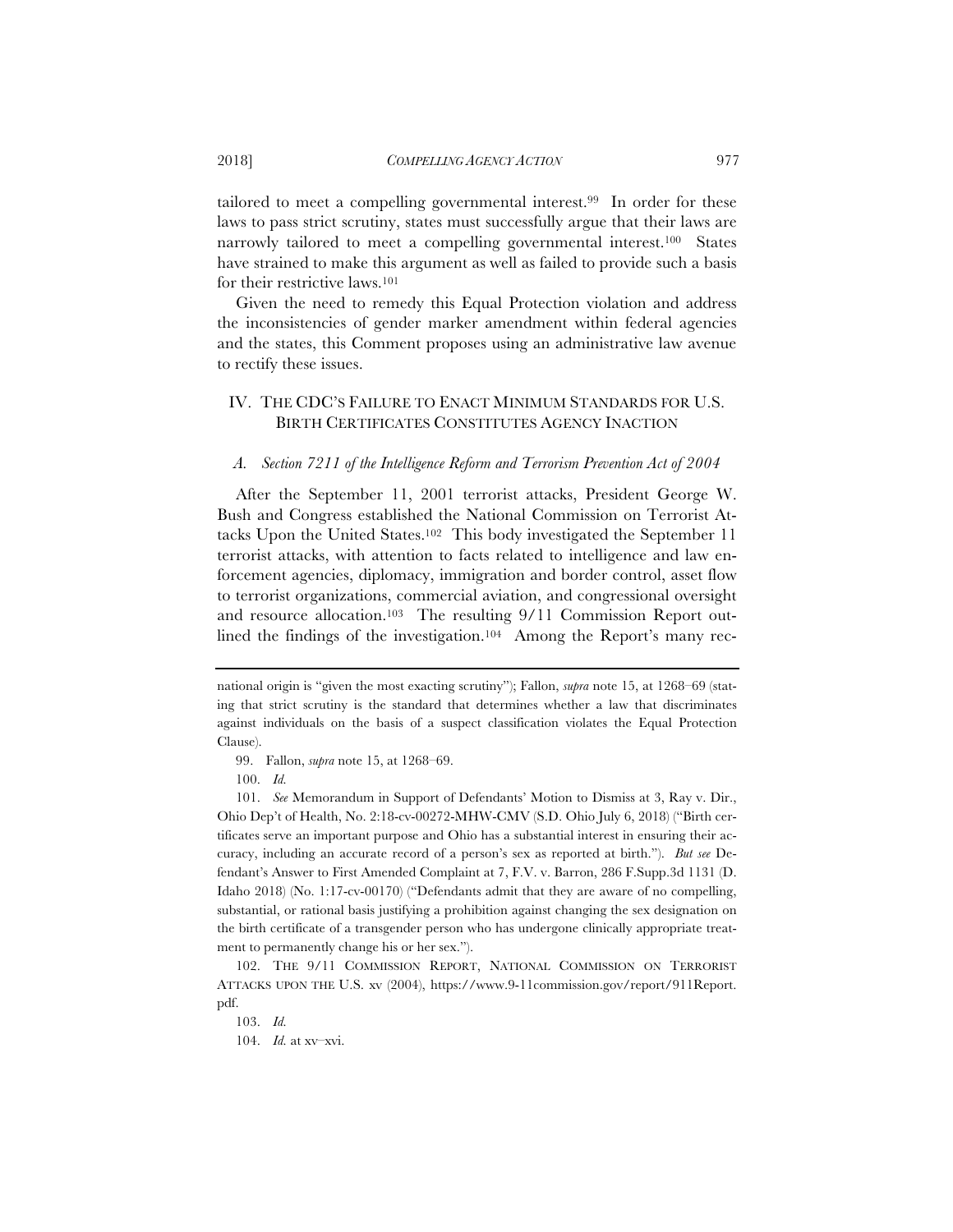ommendations, the Commission advised that, to prevent identification fraud, the federal government should develop standards for issuing birth certificates and driver's licenses because these documents provide individuals with the ability to access "vulnerable facilities" such as gates for boarding aircrafts in the United States.105 When the U.S. House of Representatives included a provision to create federal minimum standards for birth certificates in the IRTPA, it cited the 9/11 Commission Report.106

The IRTPA defines birth certificate as "a certificate of birth . . . for an individual (regardless of where born) who is a citizen or national of the United States at birth . . . whose birth is registered in the United States [regardless of where born] . . . that . . . is issued by a Federal, State, or local government agency or authorized custodian of record and produced from birth records maintained by such agency or custodian of record . . . . "107 Pursuant to § 7211 of the IRTPA, the Secretary of HHS was given one year to craft new minimum standards "for proof and verification of identity as a condition of issuance of a birth certificate."108 While President George W. Bush signed the IRTPA on December 17, 2004,<sup>109</sup> HHS did not establish minimum standards for U.S. birth certificates prior to the deadline specified in the legislation.<sup>110</sup>

#### *B. HHS's Delegation of Authority to the CDC and the CDC's Agency Inaction*

Although the Secretary of HHS should have established minimum standards on or by December 17, 2005 to comply with the IRTPA's oneyear timeline, the Secretary instead delegated most of the Secretary's authorities to set minimum standards for U.S. birth certificates to the Director of the CDC on December 15, 2005.111 Since the CDC's NCHS is respon-

<sup>105.</sup> *Id.* at 390.

<sup>106. 150</sup> CONG. REC. H10994-04, H11,007 (daily ed. Dec. 7, 2004) (statement of Rep. Menendez) (stating that the Intelligence Reform and Terrorism Prevention Act of 2004 "establish[es] tough Federal minimum standards for birth certificates and driver's licenses just as the 9/11 Commission report recommended").

<sup>107.</sup> Intelligence Reform and Terrorism Prevention Act of 2004, Pub. L. No. 108-458, § 7211, 118 Stat. 3638, 3825.

<sup>108</sup>*. Id.* at 3826.

<sup>109.</sup> Statement by President George W. Bush Upon Signing S. 2845, Pub. L. No. 108- 458, 2004 U.S.C.C.A.N. (118 Stat.) S51, S53.

<sup>110.</sup> MINIMUM STANDARDS FOR BIRTH CERTIFICATES [§ 7211], HOMELAND SECURITY ACT SUMMARY § 6:232 n.4, Westlaw (2018 ed.) (advising that "[n]o regulations, proposed or final, establishing minimum standards have been issued to date.") [hereinafter HOMELAND SECURITY ACT SUMMARY].

<sup>111.</sup> *See* Intelligence Reform and Terrorism Prevention Act of 2004, Pub. L. No. 108-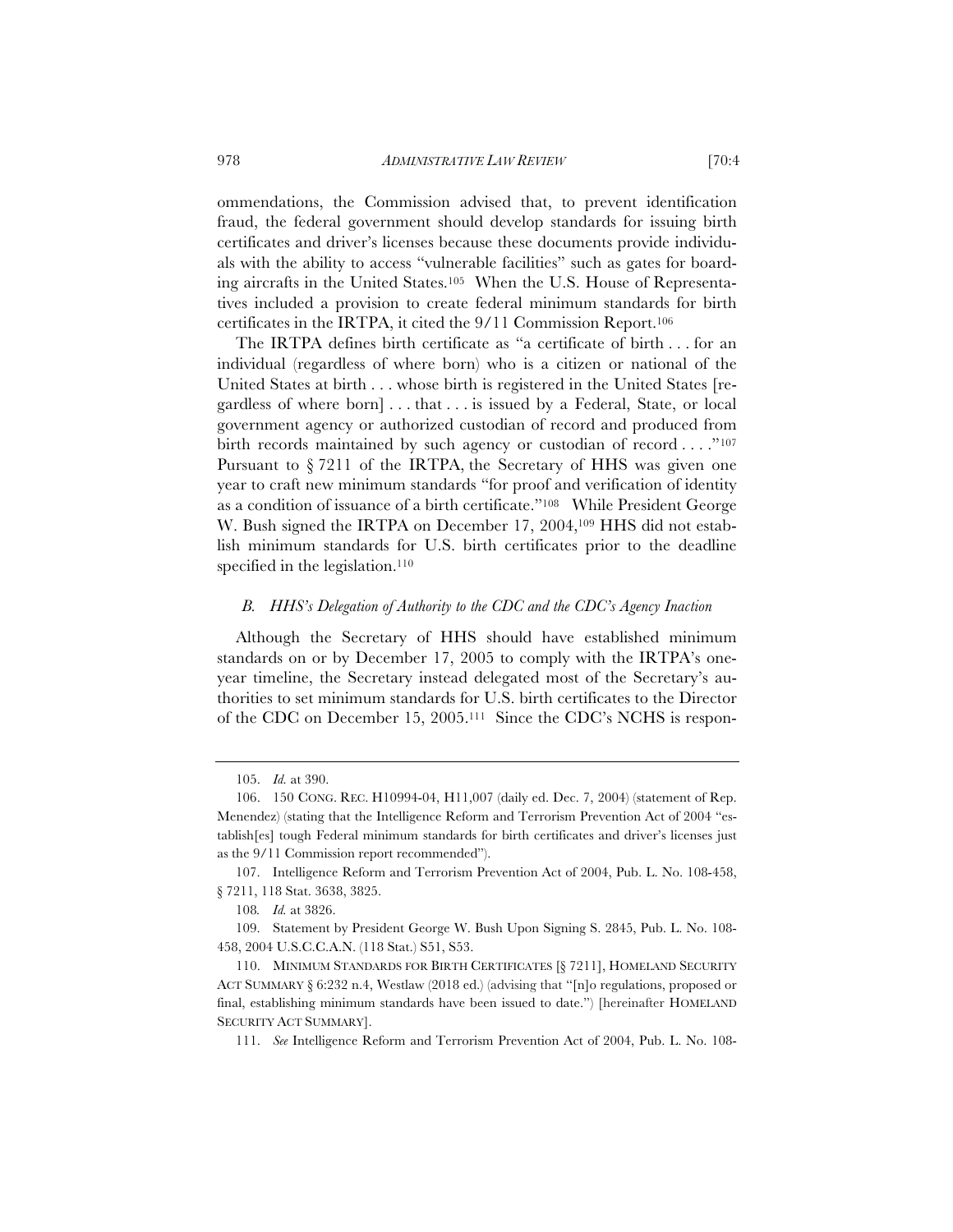sible for evaluating the quality of state vital statistics and developing appropriate model laws, the Secretary of HHS likely delegated this authority to the Director of the CDC because of the CDC's expertise in the area of vital statistics.112 However, more than twelve years have passed since the Secretary of HHS delegated this authority to the CDC Director, and the Director has yet to promulgate minimum standards for U.S. birth certificates.113

As the Director of the CDC's failure to establish minimum standards for U.S. birth certificates is an example of agency inaction, it also provides an opportunity to compel the federal government to create regulations that help transgender individuals obtain accurate gender markers on their birth certificates. Though transgender individuals and advocates have previously pursued state and federal litigation to fight state laws and policies that hinder transgender individuals from obtaining accurate birth certificates, this litigation did not have a sweeping effect across all states.<sup>114</sup> By convincing a court to compel agency action, transgender petitioners could potentially create widespread change that would impact the vital records laws and policies of the fifty-seven vital statistics jurisdictions.

458, 118 Stat. at 3826; Intelligence Reform and Terrorism Prevention Act of 2004 Delegation of Authority, 70 Fed. Reg. 75,821, 75,821 (Dec. 21, 2005).

113. *See* HOMELAND SECURITY ACT SUMMARY, *supra* note 110.

<sup>112.</sup> *Physicians' Handbook on Medical Certification of Death*, *supra* note 47, at 57. The head of an agency can delegate authority it receives by law "to take final action on matters pertaining to the employment, direction, and general administration of personnel under his agency" and "to authorize the publication of advertisements, notices, or proposals" to subordinate officials within the agency. 5 U.S.C. § 302(b)(1)–(2) (2012); *see also* Jennifer Nou, *Intra-Agency Coordination*, 129 HARV. L. REV. 421, 441 (2015) (expressing that the heads of agencies delegate authority to subordinates within their agency because of expertise, time, or resource constraints).

<sup>114.</sup> *See Victory! Court Orders Idaho to Issue Accurate Birth Certificates to Transgender People*, LAMBDA LEGAL (Mar. 5, 2018), https://www.lambdalegal.org/news/id\_20180305\_courtorders-accurate-birth-certificates (describing how Lambda Legal filed a federal lawsuit challenging Idaho's state policy that prevents transgender individuals from changing the gender markers on their birth certificates and a federal judge held that Idaho's birth certificate policy was unconstitutional because it discriminated against transgender individuals); Tim Cwiek, *Trans Birth-Certificate Lawsuit Filed in New Jersey*, PHILA. GAY NEWS (Nov. 23, 2016), http://www.epgn.com/news/local/11337-trans-birth-certificate-lawsuit-filed-in-new-jersey (noting that attorneys filed a federal lawsuit in New Jersey challenging state law that requires transgender individuals to undergo gender-affirming surgery to amend the gender markers on their birth certificates); *Kansas Woman Sues State for Denying Her an Accurate Birth Certificate*, TRANSGENDER L. CTR. (Feb. 24, 2016), https://transgenderlawcenter.org/archives/12543 (explaining how the Transgender Law Center along with other law firms filed a lawsuit in state court challenging Kansas's policy of preventing transgender individuals from correcting the gender markers on their birth certificates).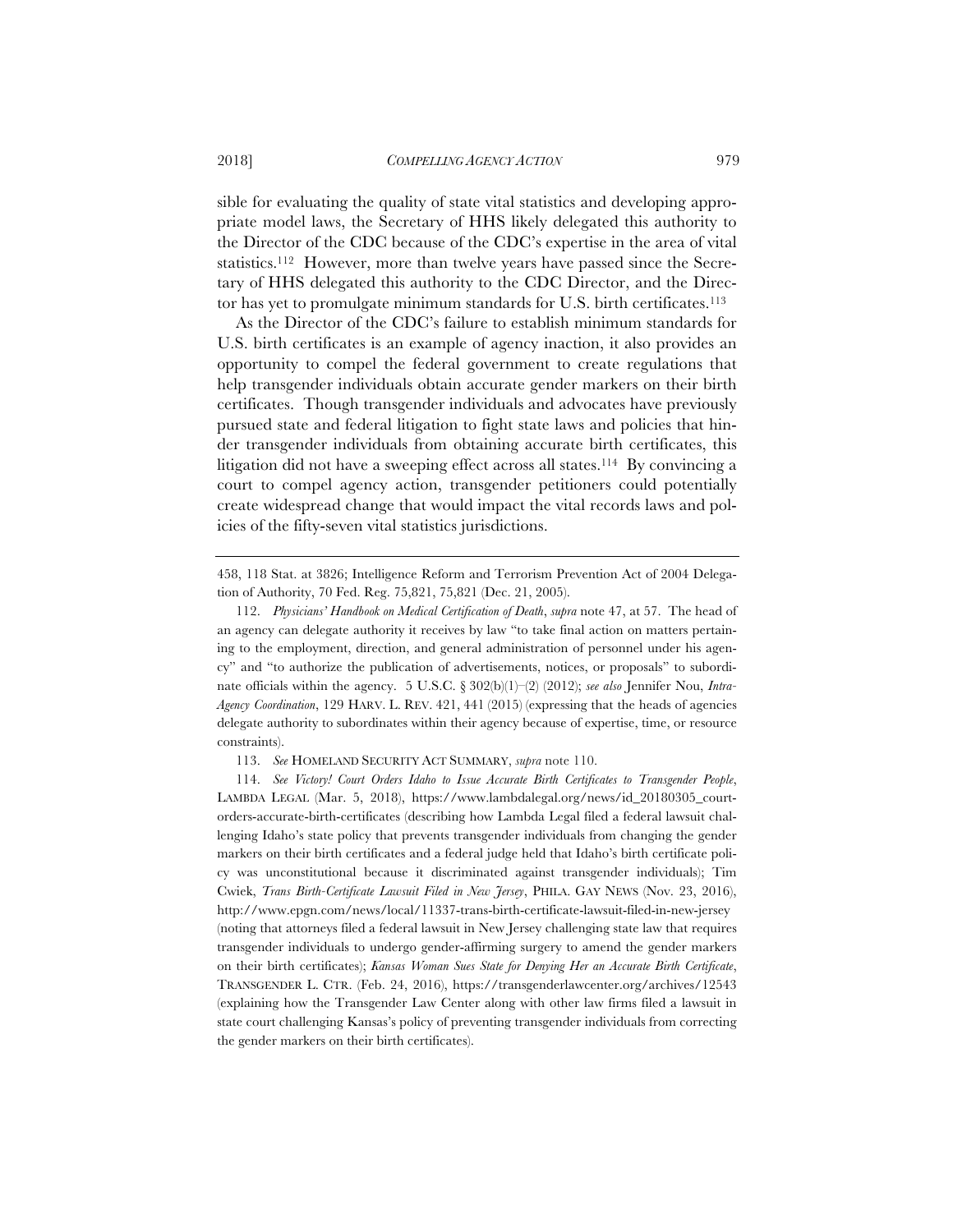# V. THE MECHANISM FOR A REVIEWING COURT TO COMPEL THE CDC TO CREATE MINIMUM STANDARDS FOR U.S. BIRTH CERTIFICATES

#### *A. The Requirements for Judicial Review of Agency Action and Relevant Precedents*

Within the context of the Administrative Procedure Act (APA), agency action includes affirmative action as well as a failure to act (inaction).115 In *Norton v. Southern Utah Wilderness Alliance*,116 the Supreme Court clarified that the term "failure to act" includes the failure to take any of the five discrete agency actions enumerated in 5 U.S.C. § 551(13)—an agency rule, order, license, sanction, or relief.117 The APA states that when an agency's action is unlawfully withheld or unreasonably delayed, the reviewing court "shall" compel the agency to act.118

Although judicial review of agency action is limited if such review is barred by statute or if the agency's action under that statute is discretionary, individuals harmed by an agency's withholding of action or unreasonable delay of action are entitled to seek judicial review of the agency's inaction.119 Under the APA, individuals who are injured because of an agency's failure to act can petition a reviewing court to issue a writ of mandamus to compel the agency to act in accordance with its congressional mandate.120 Although a court's issuance of a writ of mandamus is considered an "extraordinary remedy," a reviewing district court should issue the writ of mandamus when the agency fails to perform a non-discretionary, legally required action.121 In *Norton*, the Southern Utah Wilderness Alliance

120. *See id.* §§ 702, 706(1).

121. *Norton*, 539 U.S. at 64 (citing U.S. DEP'T OF JUSTICE, ATTORNEY GENERAL'S MANUAL ON THE ADMINISTRATIVE PROCEDURE ACT 5, 108 (1947)); *In re* Bluewater Network, 234 F.3d 1305, 1315 (D.C. Cir. 2000); *see* 28 U.S.C. § 1361 (2012) ("The district courts shall have original jurisdiction of any action in the nature of mandamus to compel an officer or employee of the United States or any agency thereof to perform a duty owed to the plaintiff."); *id.* § 1651(a) (Under the All Writs Act, "[t]he Supreme Court and all courts established by Act of Congress may issue all writs necessary or appropriate in aid of their respective jurisdictions and agreeable to the usages and principles of law.").

<sup>115. 5</sup> U.S.C. § 551(13) (2012) (specifying that "agency action" also includes "failure to act").

<sup>116. 539</sup> U.S. 55 (2004).

<sup>117.</sup> *See id.* at 62–63.

<sup>118. 5</sup> U.S.C. § 706(1).

<sup>119.</sup> *Id.* § 701(a)(1)–(2) (allowing judicial review of agency action unless "statutes preclude judicial review" or "agency action is committed to agency discretion by law"); *Id.* § 702 ("A person suffering legal wrong because of agency action, or adversely affected or aggrieved by agency action within the meaning of a relevant statute, is entitled to judicial review thereof.").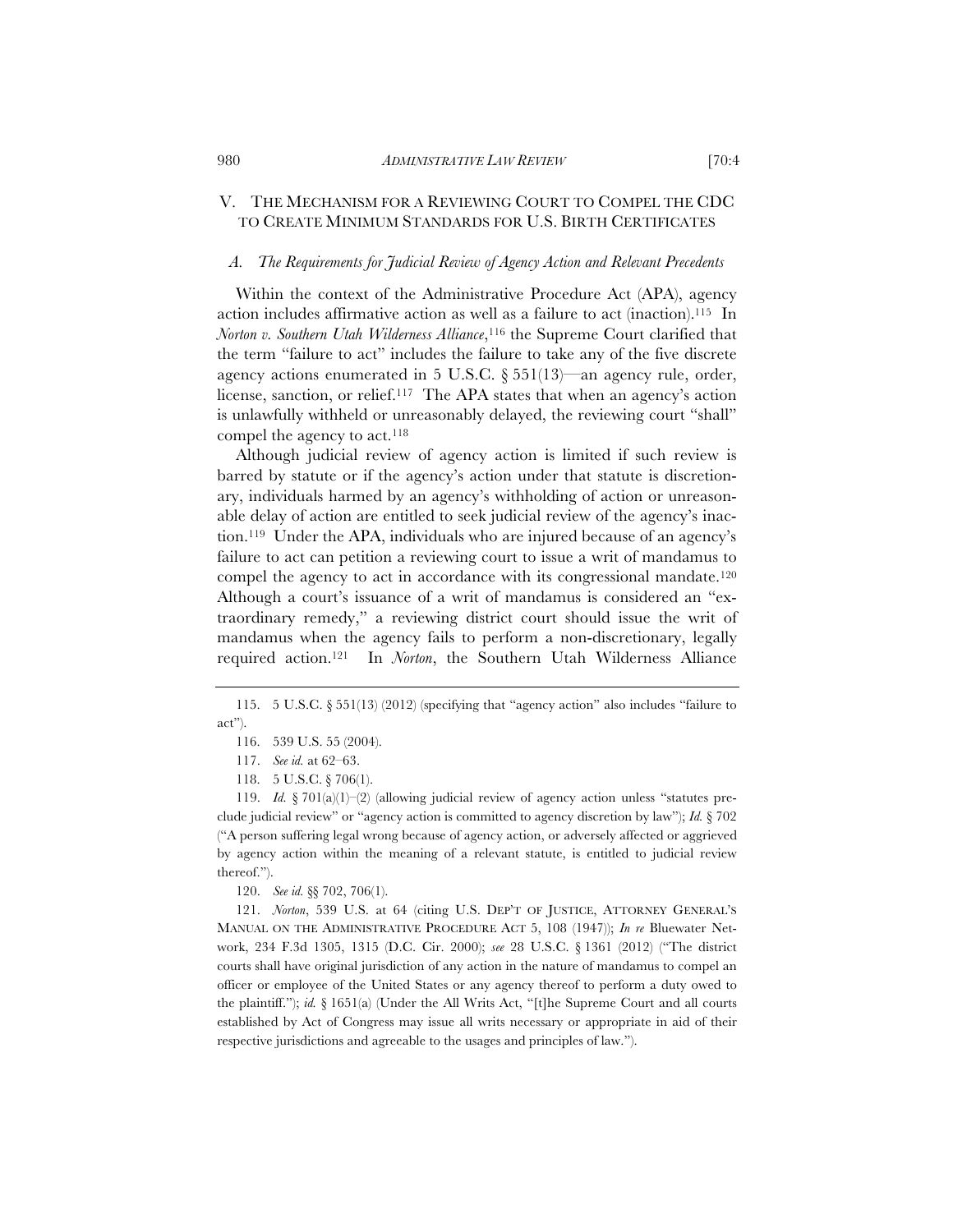(SUWA) and other organizations filed a lawsuit for declaratory and injunctive relief against the Bureau of Land Management (BLM), the Director of the BLM, and the Secretary of the U.S. Department of Interior (DOI).122 SUWA claimed that the BLM failed to protect Utah's public lands from damage by off-road vehicles (ORVs) as required under the Federal Land Policy Management Act of 1976 (FLPMA) and the National Environmental Policy Act of 1969 (NEPA).<sup>123</sup> SUWA argued that under  $\S 706(1)$  of the APA, the BLM, Director of the BLM, and the Secretary of the DOI should be compelled to act because the agency's inaction was unlawfully withheld or unreasonably delayed.124 The Supreme Court held that the SUWA's claims against the BLM and the DOI Secretary were not actionable claims under  $\S 706(1)$  of the APA—the DOI Secretary's and the BLM Director's mandates under the FLPMA and the NEPA were flexible and discretionary and were not required mandates that they had to meet in a specific statutory time period.125

In contrast, the Director of the CDC's failure to establish minimum standards for U.S. birth certificates would meet the necessary requirements for judicial review of that inaction. The Director of the CDC's failure to promulgate minimum standards for U.S. birth certificates qualifies as a failure to act because Congress set a specific statutory time frame for those minimum standards to be created, and because the provision in the IRTPA was not flexible and discretionary.<sup>126</sup> The Secretary of HHS delegated its authority to establish minimum standards for birth certificates to the Director of the CDC on December 15, 2005.127 Despite the IRTPA's mandate that minimum standards be established no later than December 17, 2005, the Director of the CDC still has failed to develop these standards.128 Judi-

<sup>122.</sup> *Norton*, 539 U.S. at 60. The Bureau of Land Management (BLM) is an agency within the U.S. Department of Interior (DOI). *Id.* at 58.

<sup>123.</sup> *Id.* at 60–61. The Southern Utah Wilderness Alliance's (SUWA's) three claims were that the BLM: (1) violated its nonimpairment obligation under the Federal Land Policy Management Act of 1976 (FLPMA) by permitting degradation in certain wilderness area studies; (2) failed to implement provisions regarding off-road vehicle (ORV) use in its land use plans; and (3) failed to take a "hard look" regarding whether it should undergo additional environmental analyses for areas with increased ORV use in violation of the National Environmental Policy Act of 1969 (NEPA). *Id.*

<sup>124.</sup> *Id.*

<sup>125.</sup> *Id.* at 67–72.

<sup>126.</sup> *See id.; see also* 5 U.S.C. § 551(13) (2012) (defining "agency action").

<sup>127.</sup> Intelligence Reform and Terrorism Prevention Act of 2004 Delegation of Authority, 70 Fed. Reg. 75,821, 75,821 (Dec. 21, 2005).

<sup>128.</sup> *See* Intelligence Reform and Terrorism Prevention Act of 2004, Pub. L. No. 108- 458, 118 Stat. 3638, 3826.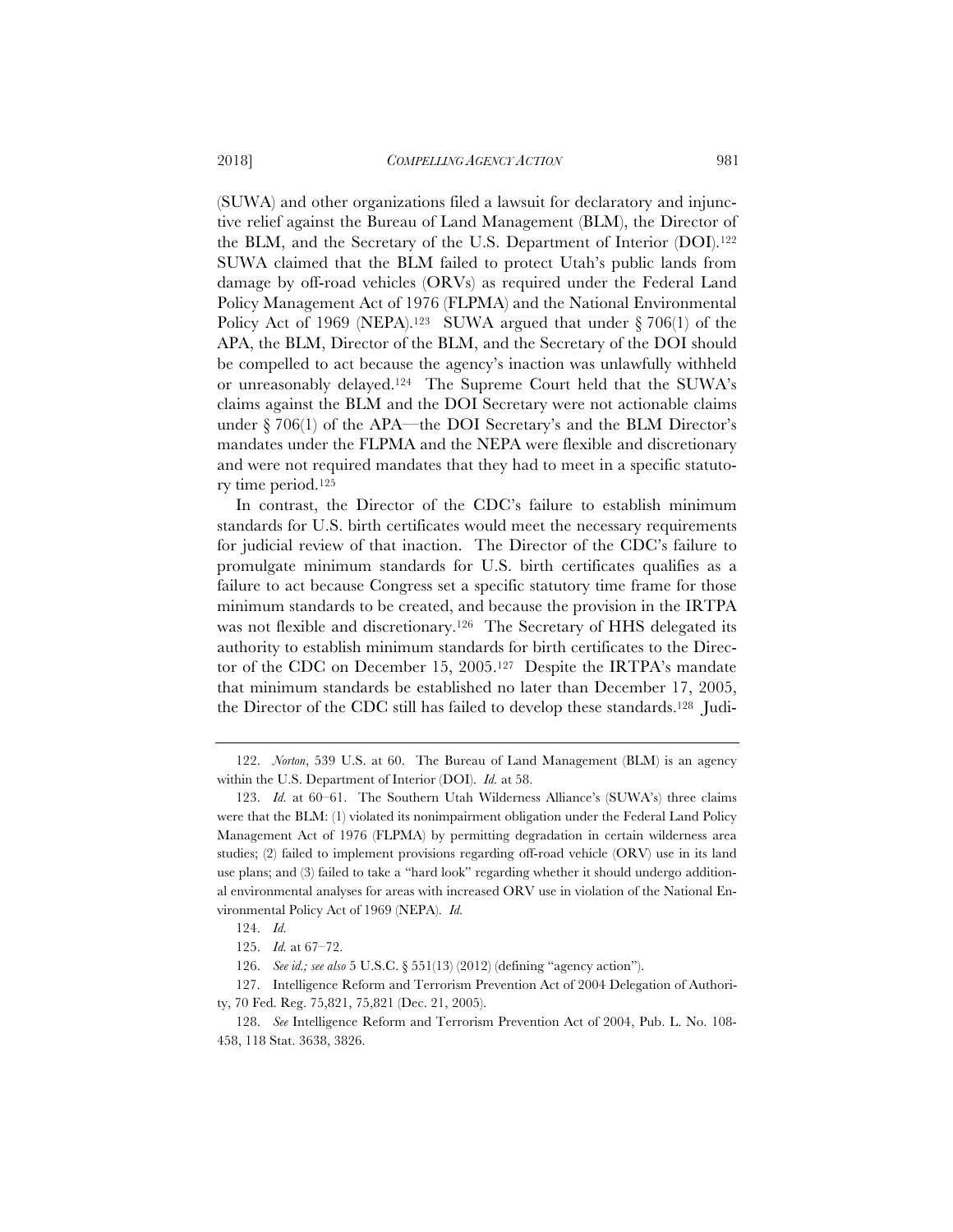cial review is thus appropriate because the action has been unlawfully withheld or unreasonably delayed for more than twelve years.<sup>129</sup>

In assessing whether a reviewing court should issue a writ of mandamus to compel delayed agency action, the D.C. Circuit developed a set of elements (*TRAC* factors) in *Telecommunications Research and Action Center v. FCC*<sup>130</sup> to consider:

(1) the time agencies take to make decisions must be governed by a "rule of reason;" (2) where Congress has provided a timetable or other indication of the speed with which it expects the agency to proceed in the enabling statute, that statutory scheme may supply content for this rule of reason; (3) delays that might be reasonable in the sphere of economic regulation are less tolerable when human health and welfare are at stake; (4) the court should consider the effect of expediting delayed action on agency activities of a higher or competing priority; (5) the court should also take into account the nature and extent of the interests prejudiced by delay; and (6) the court need not "find any impropriety lurking behind agency lassitude in order to hold that agency action is 'unreasonably delayed.'"131

Courts have applied the *TRAC* factors when an agency has failed to meet a statutorily mandated deadline for agency action. In *In re United Mine Workers of America International Union*,132 the United Mine Workers of America (UMWA) petitioned the D.C. Circuit to issue a writ of mandamus to compel the Mine Safety and Health Administration (MSHA) of the DOI to establish regulations to control gas emissions in diesel engines that underground coal mines use per the requirements in the Mine Safety and Health Act of 1977 (Mine Safety and Health Act).133 Although MSHA had issued a notice of proposed rulemaking and received comments regarding an update to the air quality standards for hazardous substances, like the aforementioned gas emissions, MSHA never issued the final rule.<sup>134</sup> UMWA's petition focused on the second *TRAC* factor (a statutory timetable)135 and argued that MSHA failed to meet a provision in the Mine Safety and Health Act that required the Secretary of Labor to issue final regulations or to explain her decision not to establish them either (1) within ninety days of the certification of the record of a hearing, if held, or (2) at the end

<sup>129.</sup> *See* 5 U.S.C. § 706(1).

<sup>130. 750</sup> F.2d 70 (D.C. Cir. 1984).

<sup>131.</sup> *Id.* at 80 (internal citations omitted).

<sup>132. 190</sup> F.3d 545 (D.C. Cir. 1999).

<sup>133.</sup> *Id.* at 546.

<sup>134.</sup> *Id.*

<sup>135.</sup> *See Telecomm. Research & Action Ctr.,* 750 F.2d at 80 (establishing the second *TRAC* factor, that if Congress provides a timetable for agency action, the statute "may supply content for this rule of reason").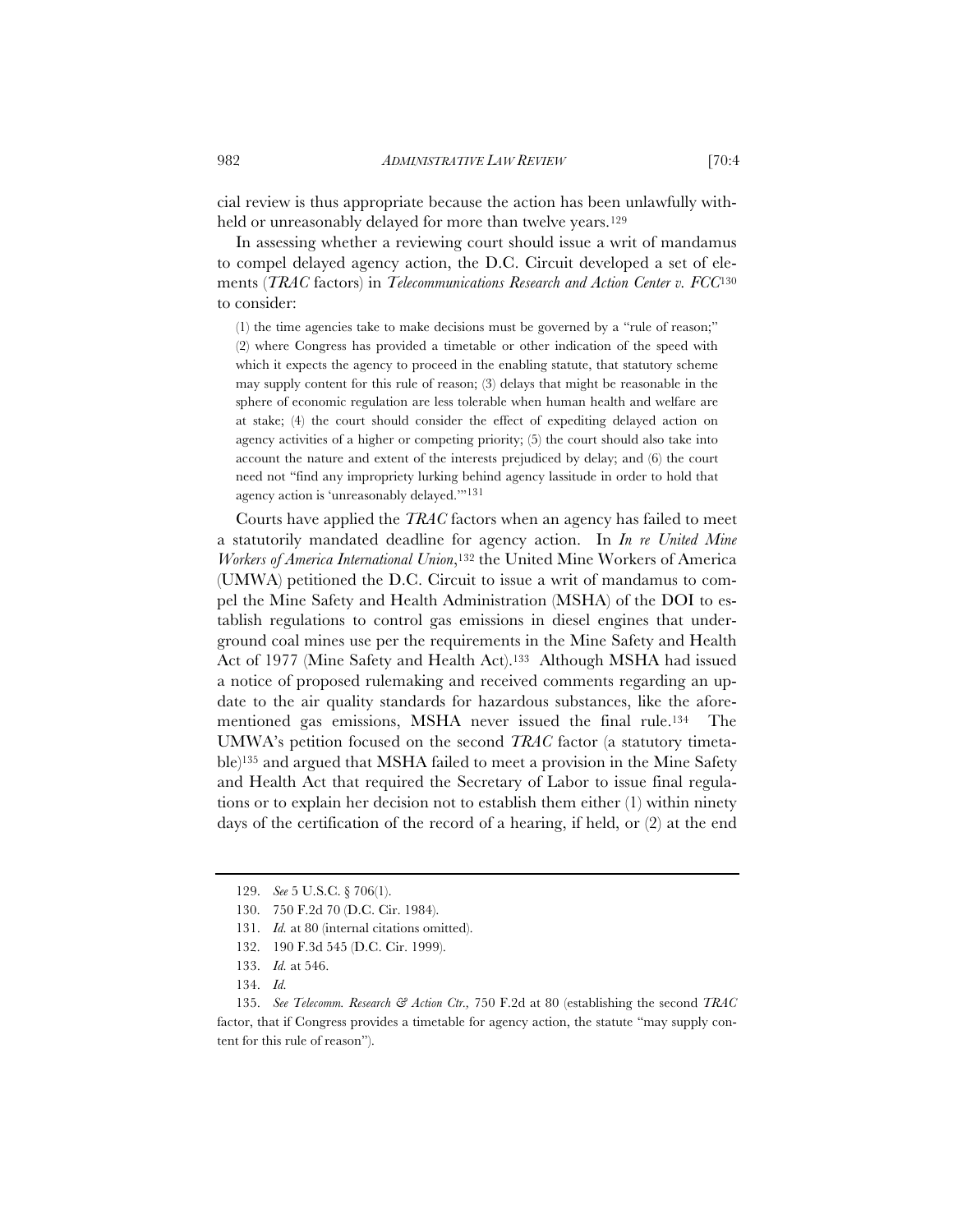2018] *COMPELLING AGENCY ACTION* 983

of the public comment period, if no hearing was held.136 Although the last hearings on the rulemaking took place on March 27, 1991, the agency failed to take action on certain proposed regulations for eight years.137 The D.C. Circuit held that the agency's failure to meet the deadline was not excused by the fact that Congress had required the agency to engage in other rulemaking since the passage of the Mine Safety and Health Act.138 While the D.C. Circuit determined that the Secretary of Labor failed to meet the congressionally mandated ninety-day deadline, the court examined the remaining *TRAC* factors to determine if mandamus was appropriate.139 Although the court found that the agency's delay in final rulemaking would not cause a substantial health risk140 and the agency's other priorities were appropriate,141 the court did find that "the delay here has been substantial" and that the failure of the Secretary of Labor to meet the statutory deadline to issue a final rule meant that the agency was using outdated exposure standards that were twenty-seven years old.142 Prior to rendering its decision, the D.C. Circuit ordered MSHA to file a definite schedule with the court to determine when MSHA could complete the rulemaking for the diesel emission gases.<sup>143</sup> The agency provided the court with a two-year schedule to complete the rulemaking regarding diesel emission gases.144 While the court found that the schedule was not unreasonable, it did not find that the schedule would remedy the agency's ongoing violation of the Mine Safety and Health Act.<sup>145</sup> However, rather than issuing a writ of mandamus, the court decided to retain jurisdiction over the case and required that the MSHA provide the court with status updates according to a schedule that aligned with the one proposed by MSHA.146

However, in *In re Bluewater Network*,<sup>147</sup> Bluewater Network and Ocean Advocates successfully argued that the Coast Guard failed to establish regulations that it was required to promulgate under § 4110 of the Oil Pollution

<sup>136.</sup> *In re United Mine Workers of America Int'l Union*, 190 F.3d at 550.

<sup>137.</sup> *Id.*

<sup>138.</sup> *Id.* at 551.

<sup>139.</sup> *Id.*

<sup>140.</sup> *See Telecomm. Research & Action Ctr.*, 750 F.2d at 80 (third *TRAC* factor).

<sup>141.</sup> *See id.* (fourth *TRAC* factor).

<sup>142.</sup> *In re United Mine Workers of America Int'l Union*, 190 F.3d at 553; *see Telecomm. Research & Action Ctr.*, 750 F.2d at 70, 80 (fifth *TRAC* factor).

<sup>143.</sup> *In re United Mine Workers of America Int'l Union*, 190 F.3d at 554.

<sup>144.</sup> *Id.*

<sup>145.</sup> *Id.* at 554–56.

<sup>146.</sup> *Id.* at 555–56.

<sup>147. 234</sup> F.3d 1305 (D.C. Cir. 2000).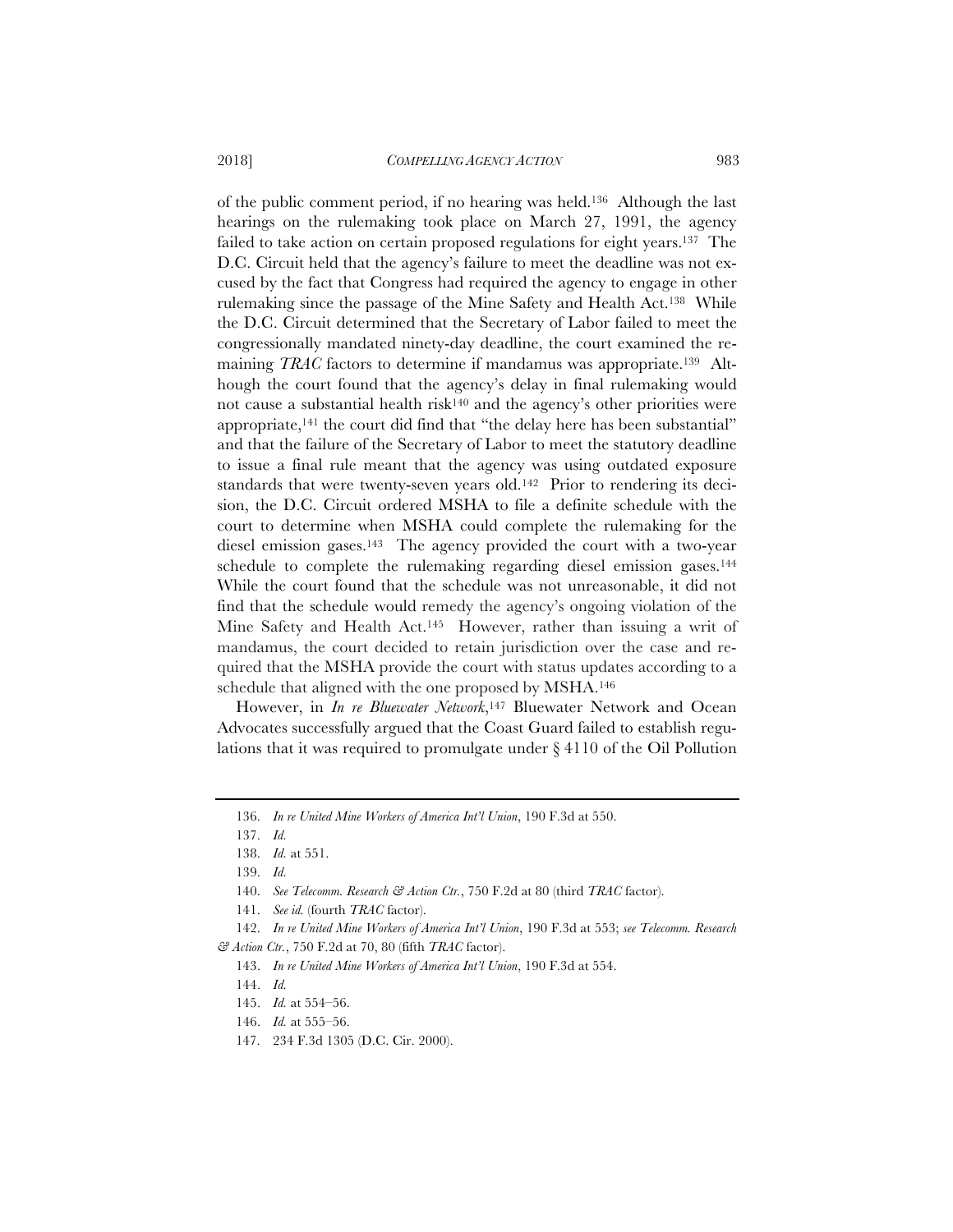Act of 1990 (Oil Pollution Act).<sup>148</sup> The statute required the Coast Guard to promulgate regulations by August 18, 1991—one year after Congress enacted the statute.149 Although three months before this deadline the Coast Guard set forth a notice of proposed rulemaking regarding  $\S$  4110(a)–(b) and adopted a temporary rule in March 1997, it did not establish permanent  $\S 4110(a)$  regulations and delayed promulgating use and installation requirements under  $\S 4110(b)$ .<sup>150</sup> The D.C. Circuit ruled that the U.S. Coast Guard must engage in rulemaking under § 4110 of the Oil Pollution Act.151 The D.C. Circuit granted mandamus because "a nine-year delay is unreasonable given a clear one-year time line," the delayed regulations related to environmental issues, and the Coast Guard failed to show that rulemaking would interfere with its other higher priorities.152

While the D.C. Circuit's *TRAC* factors are generally part of the reviewing court's decision in determining whether agency action was unreasonably delayed, not all courts have used this test. In *Forest Guardians v. Babbitt*,153 the Tenth Circuit held that when Congress imposes a mandatory, datespecific statutory deadline on an agency to engage in agency action, a reviewing court must compel the agency to follow through with that required action.154 The Tenth Circuit determined that if Congress did not impose a deadline, a reviewing court can only compel the agency to act if the action is unreasonably delayed.155 The Tenth Circuit "decline[d] to apply" the *TRAC* factors "where Congress has established a specific, non-discretionary time within which the agency must act."156 Thus, *Forest Guardians* demonstrates that the Tenth Circuit does not rely on the *TRAC* factors in reviewing agency inaction when Congress has created a specific statutory timeline for the agency to act.157

#### *B. A Litigation Strategy to Persuade a Reviewing Court to Compel the CDC to Act*

Since the D.C. Circuit and the Tenth Circuit differ on how to approach

<sup>148.</sup> *Id.* at 1307.

<sup>149.</sup> *Id.*

<sup>150.</sup> *Id.* at 1308–09, 1313.

<sup>151.</sup> *Id.* at 1316.

<sup>152.</sup> *Id.* Since the Coast Guard did not contest Bluewater Network and Ocean Advocates's arguments regarding the *TRAC* factors, the D.C. Circuit did not analyze these arguments.

<sup>153. 174</sup> F.3d 1178 (10th Cir. 1999).

<sup>154.</sup> *Id.* at 1190.

<sup>155.</sup> *Id*.

<sup>156.</sup> *Id.* at 1191.

<sup>157.</sup> *Id.*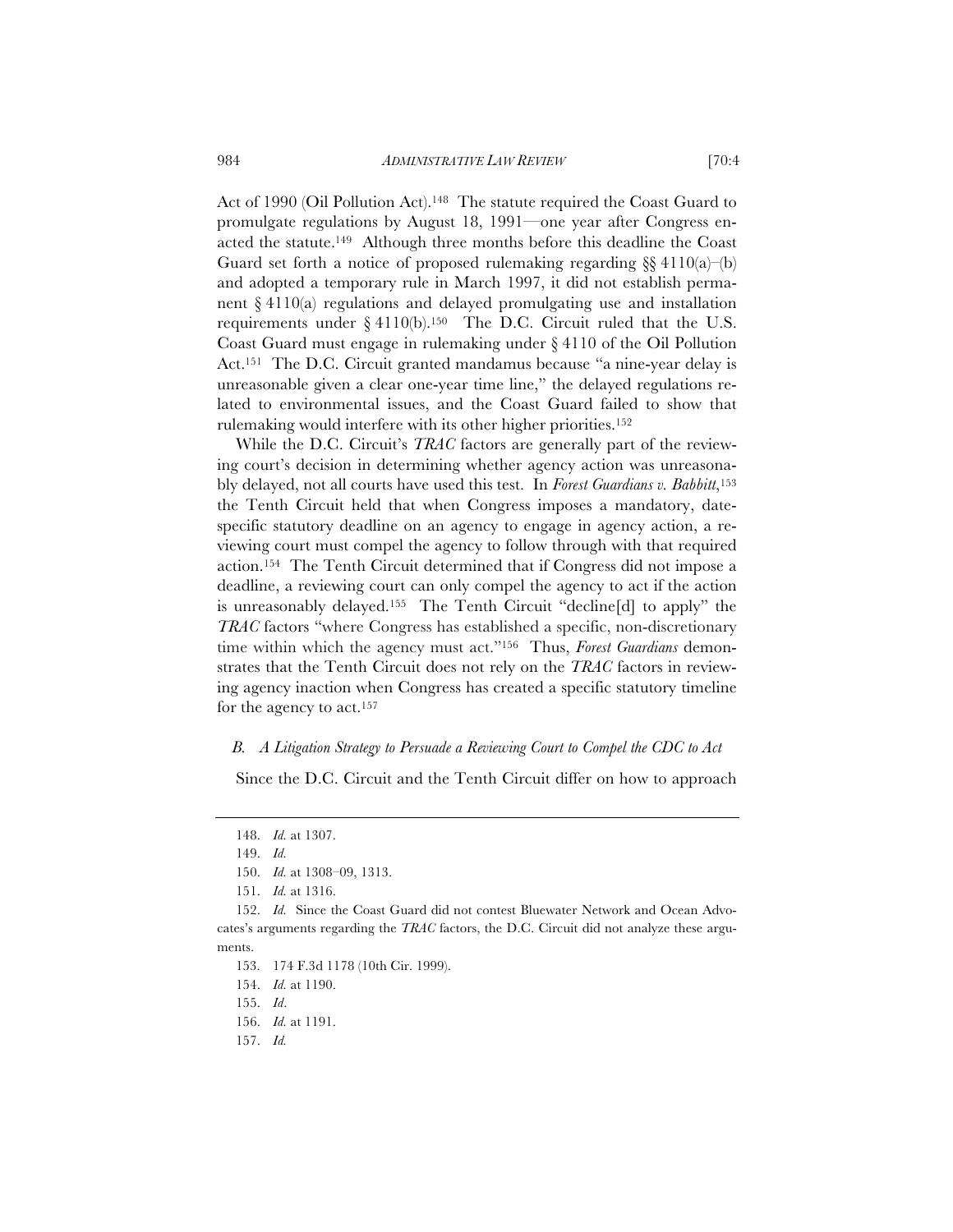judicial review of agency inaction, forum selection is imperative when litigants are deciding where to file a lawsuit.158 Section 7211 of the IRTPA provides a specific one-year timeline for establishing minimum standards for U.S. birth certificates.159 Given the Director of the CDC's failure to perform a non-discretionary action within a statutorily-mandated timeline, a reviewing court within the Tenth Circuit would likely follow the precedent of *Forest Guardians* and compel the Director of the CDC to establish these minimum standards. Due to this favorable precedent in the Tenth Circuit, the proposed lawsuit should be filed by litigants in the district courts within that jurisdiction.

In addition to filing the proposed lawsuit within the Tenth Circuit's jurisdiction, the individuals who should bring this petition for mandamus should be transgender U.S. citizens who were born and reside in states within the Tenth Circuit that require gender-affirming surgery or do not allow for gender marker amendment. With these considerations, transgender individuals should bring the proposed mandamus action in one of three states within the Tenth Circuit: Colorado, Kansas, or New Mexico.160 Colorado and New Mexico require proof of gender-affirming surgery,161 while Kansas does not allow an individual to change the gender marker on a birth certificate by agency policy.162 Since the litigants will file a petition requesting the reviewing court to issue a writ of mandamus to compel agency action, federal jurisdiction is appropriate because the proposed lawsuits arise from federal legislation.163

163. *See* 28 U.S.C. § 1331 (2012) ("The district courts shall have original jurisdiction of

<sup>158.</sup> *See* Richard J. Pierce, Jr., *What Do the Studies of Judicial Review of Agency Actions Mean?*, 63 ADMIN. L. REV. 77, 94 (2011) (arguing that strategy regarding forum selection is important in cases centering on review of an agency action).

<sup>159.</sup> Intelligence Reform and Terrorism Prevention Act of 2004, Pub. L. No. 108-458, 118 Stat. 3638, 3826.

<sup>160. 28</sup> U.S.C. § 1361 (2012) ("The district courts shall have original jurisdiction of any action in the nature of mandamus to compel an officer or employee of the United States or any agency thereof to perform a duty owed to the plaintiff."); *id.*  $\S 41$  (outlining the composition of the circuit courts).

<sup>161.</sup> COLO. REV. STAT. § 25-2-115 (2017) (mandating that a copy of "an order of a court of competent jurisdiction indicating that the sex of an individual born in this state has been changed by surgical procedure" to amend the birth certificate); N.M. STAT. ANN. § 24- 14-25 (West 2010) (requiring a signed statement that certifies that the sex of an individual born in this state has been changed by surgical procedure to amend the birth certificate).

<sup>162.</sup> KAN. ADMIN. REGS. § 28-17-20 (2018) (instructing that the "registrant's sex may be amended if the amendment is substantiated with the registrant's affidavit, or a parent's affidavit if the registrant is under the age of 18, that the sex was incorrectly recorded and with medical records substantiating the registrant's sex at the time of birth").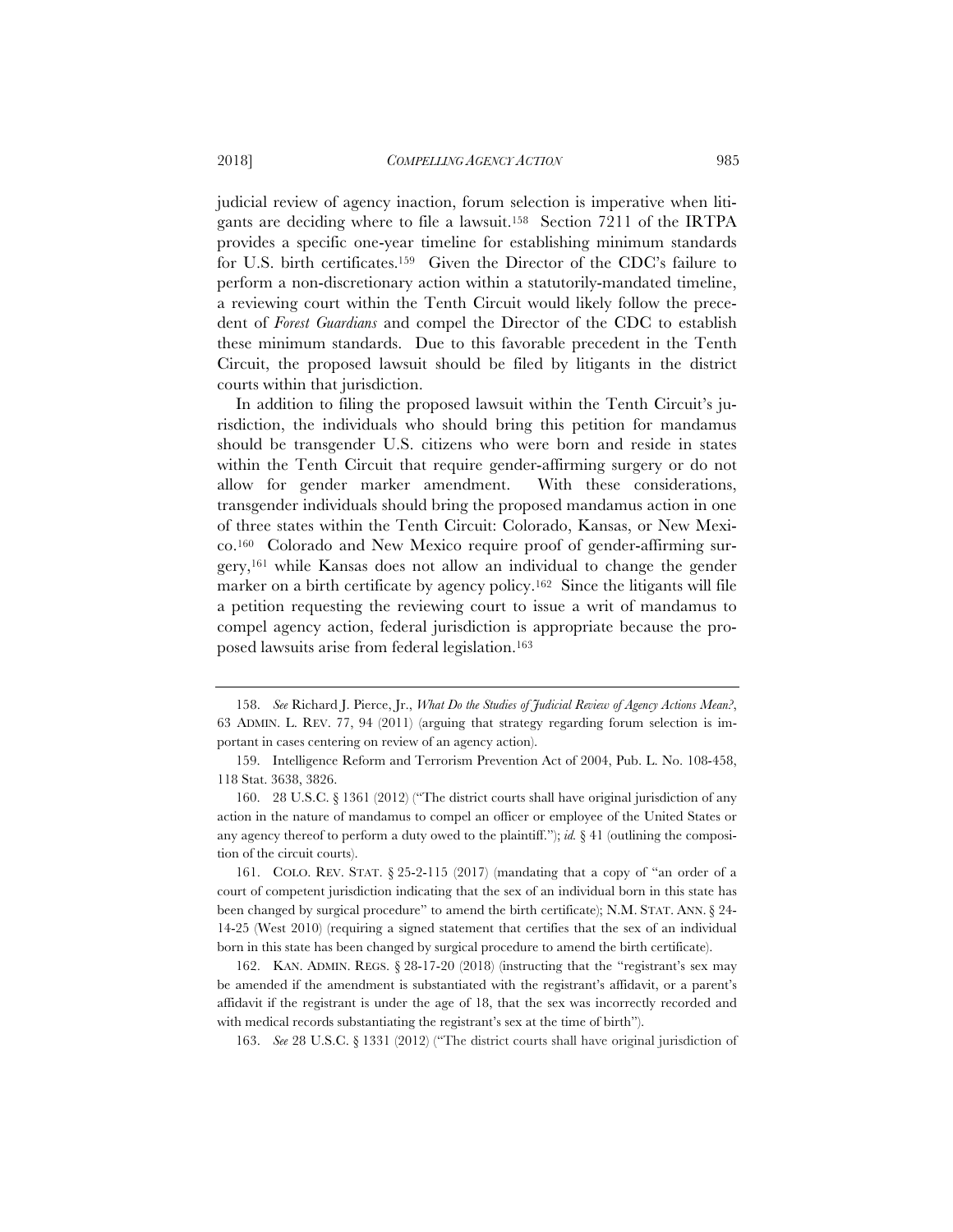As part of the authority delegated by the Secretary of HHS, the Director of the CDC is tasked with establishing the requirements for verification and proof of identity necessary for the issuance of U.S. birth certificates.164 While a transgender U.S. citizen born abroad and residing in Colorado, New Mexico, or Kansas can amend the gender marker on a Consular Report of Birth Abroad without undergoing gender-affirming surgery, a transgender U.S. citizen born and residing in these three states either cannot amend the gender marker on the birth certificate or must undergo gender-affirming surgery to amend it.165 By establishing identity and verification requirements for the issuance of birth certificates, the Director of the CDC can remedy the Equal Protection violation that discriminates against transgender U.S. citizens born within the United States.

# VI. A PROPOSED REGULATION FOR THE CDC TO INCLUDE IN ITS MINIMUM STANDARDS FOR U.S. BIRTH CERTIFICATES

Since the fifty-seven vital statistics jurisdictions have their own laws that govern how they maintain and amend birth certificates, a federal regulation that provides minimum standards for U.S. birth certificates will have a substantial direct effect on state law.166 An agency's regulation has federalism implications when its policy has a substantial and direct effect on the states, on the relationship between the states and the federal government, or on the distribution of power among the different levels of government.167 If the agency's regulation has federalism implications, imposes compliance costs on state and local governments, and is not required by statute, the regulation must meet one of two criteria: (1) the federal government pays the state and local governments' direct costs to comply with the regulation, or (2) the agency must consult with state and local officials in the early stages of crafting the regulation.168 However, if an agency's regulation preempts state law, the agency still must consult with state and local officials

all civil actions arising under the Constitution, laws, or treaties of the United States.").

<sup>164.</sup> Intelligence Reform and Terrorism Prevention Act of 2004 Delegation of Authority, 70 Fed. Reg. 75, 821, 75, 821 (Dec. 21, 2005); Intelligence Reform and Terrorism Prevention Act of 2004, Pub. L. No. 108-458, 118 Stat. 3638, 3825, 3826.

<sup>165.</sup> *See* COLO. REV. STAT. § 25-2-115; KAN. ADMIN. REGS. § 28-17-20; N.M. STAT. ANN. § 24-14-25; U.S. DEP'T OF STATE, 7 FOREIGN AFFAIRS MANUAL § 1310(d) app. M (2016), https://fam.state.gov/fam/07fam/07fam1300apM.html#M1350.

<sup>166.</sup> *See About the National Vital Statistics System*, *supra* note 8 (explaining how the fiftyseven vital statistics jurisdictions establish their own laws regarding birth certificates).

<sup>167.</sup> Exec. Order No. 13,132, 64 Fed. Reg. 43,255, 43,255 (Aug. 4, 1999).

<sup>168.</sup> *Id.* at 43,257–58.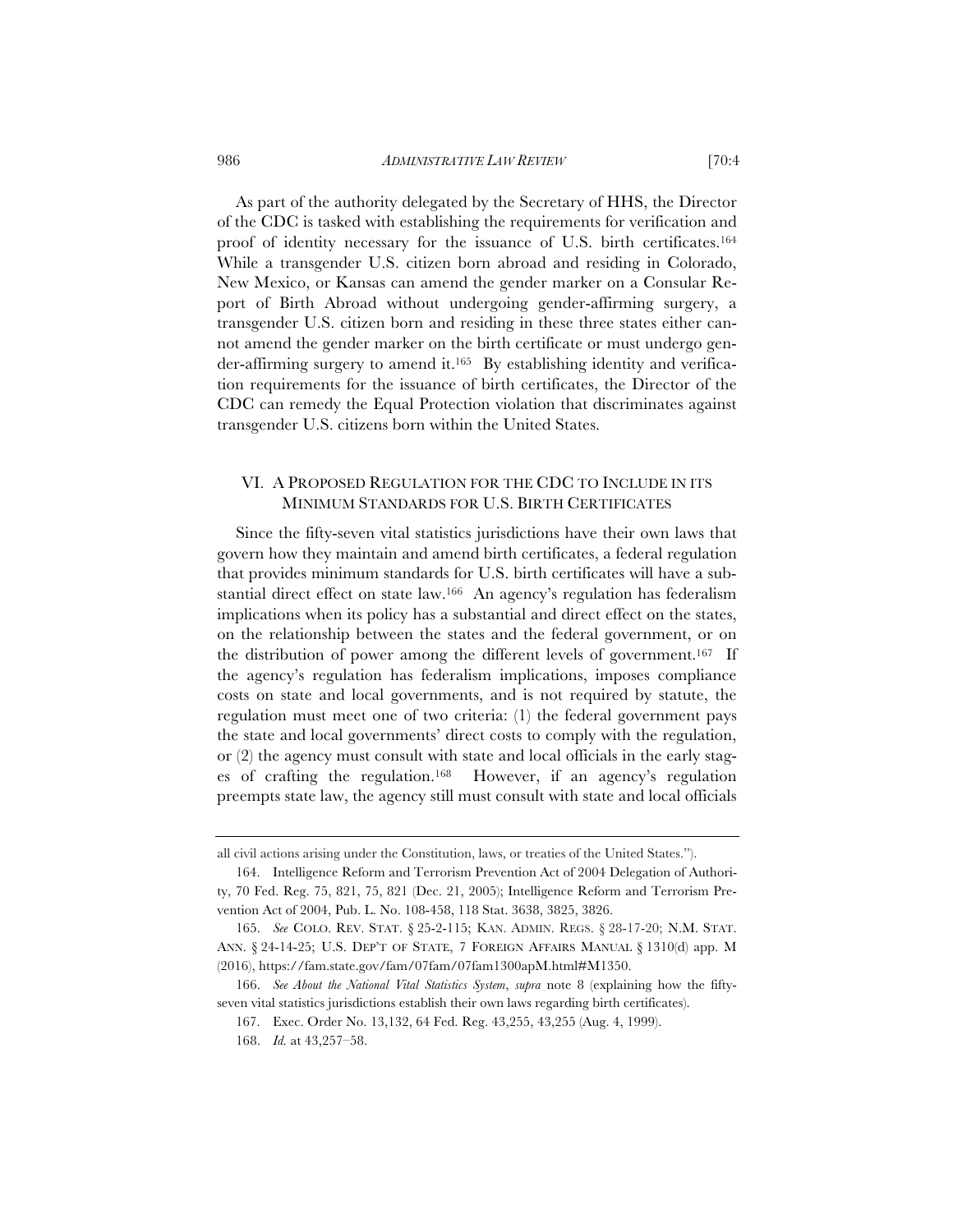in the early stages of generating the proposed regulation.169 Despite the federalism implications of proposing minimum standards for birth certificates, the mandate to establish these regulations is required by statute. Therefore, the Director of the CDC's regulation only requires that the CDC consult with state and local officials prior to formulating the proposed regulation.170

 While not subject to federalism implications, the CDC's determination of minimum standards for birth certificates should consider the policies of the Secretary of DHS, the Commissioner of the SSA, state vital statistics offices, and other relevant federal agencies as stated in the IRTPA.171 As discussed previously, states adhere to their own, state-specific laws and regulations, and DHS also looks to how the states regulate gender amendment laws when it establishes minimum standards for driver's licenses and identification cards.172 However, the USCIS does not rely on a state's laws and regulations when determining the different ways transgender individuals can change the gender markers on their immigration documents.173 Further, the SSA and the State Department do not adhere to state-specific standards for gender marker amendment on Social Security records, U.S. passports, and U.S. Consular Reports of Birth Abroad.174 Thus, the Director of the CDC should coordinate an approach to crafting minimum standards that consults the policies of this web of entities.

The Director of the CDC should propose a regulation as part of the minimum standards for birth certificates that weaves the policies of the states and various federal agencies. The regulation should permit any individual to change the gender marker on their birth certificate. With only three states that currently do not permit an individual to change the gender marker on a U.S. birth certificate, this requirement creates greater uniformity with the remaining state laws and policies. At a minimum, male and female gender markers should be available for gender marker options. States may also permit individuals to change gender markers on birth certificates to non-binary markers.175

175. *See, e.g.*, California, ID Documents Center, *supra* note 77 (stating that the gender

<sup>169.</sup> *Id.* at 43,258.

<sup>170.</sup> *See id.* at 43,257–58.

<sup>171.</sup> Intelligence Reform and Terrorism Prevention Act of 2004 Delegation of Authority, 70 Fed. Reg. 75,821 (Dec. 15, 2005); Intelligence Reform and Terrorism Prevention Act of 2004, Pub. L. No. 108-458, 118 Stat. 3825, 3826.

<sup>172.</sup> *See* 6 C.F.R. § 37.17 (2012).

<sup>173.</sup> *See 10.22 Change of Gender Designation on Documents Issued by USCIS*, *supra* note 68.

<sup>174.</sup> *See How Do I Change My Gender on Social Security's Records?*, SOC. SECURITY ADMIN. (May 18, 2018), https://faq.ssa.gov/en-us/Topic/article/KA-01453; *Know Your Rights*: *Social Security*, *supra* note 72; *Gender Designation Change*, *supra* note 82.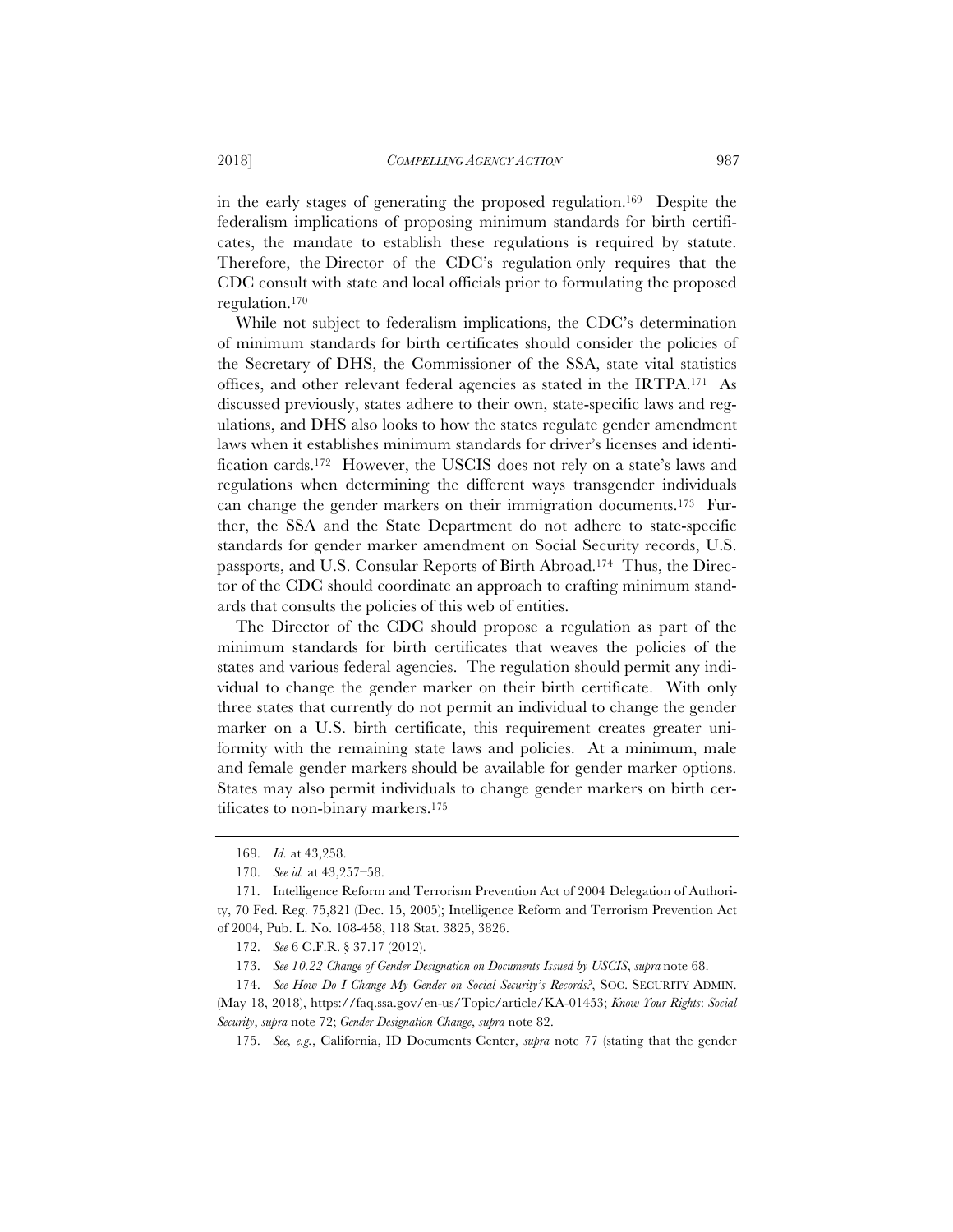988 *ADMINISTRATIVE LAW REVIEW* [70:4

Moreover, states should accept various certifications from an individual seeking to change a gender marker: a court order from a court of competent jurisdiction; a certification from a licensed health care provider; or an application with accompanying affidavits to the state's vital records office attesting under penalty of perjury that the request to change the applicant's gender marker aligns with the applicant's gender identity. These policies would combine those of the State Department, the USCIS, the SSA, and several states, allowing for transgender individuals to have a greater opportunity to have accurate gender markers on their birth certificates.176 Further, the regulation will not require an individual to undergo genderaffirming surgery or a specific type of clinical treatment. This lack of a requirement for gender-affirming surgery aligns with the policies of the State Department, the USCIS, the SSA, and a significant number of states.<sup>177</sup> Importantly, such a policy is endorsed by the American Medical Association, which considers surgical prerequisites for gender marker amendment to be "inconsistent with current medical standards."178

This proposed regulation integrates the policies of both the states and U.S. federal agencies and establishes clear and uniform requirements for proof and verification of gender identity. By allowing transgender citizens multiple documentation options for gender marker amendment, the proposed regulation removes the existing barriers to having accurate gender marker designations on birth certificates.

# **CONCLUSION**

Transgender U.S. citizens born in certain states are faced with laws that prevent them from obtaining accurate gender markers on their birth certifi-

177. *See id.*

marker options available for a birth certificate in California are male, female, and nonbinary); Washington, ID Documents Center, *supra* note 77 (identifying that the gender marker designations available for a birth certificate in Washington are M, F, and X).

<sup>176.</sup> *See supra* notes 68–70, 74–80 and accompanying text.

<sup>178.</sup> *AMA Calls for Modernizing Birth Certificate Policies*, AM. MED. ASS'N (June 10, 2014), http://news.cision.com/american-medical-association/r/ama-calls-for-modernizing-birthcertificate-policies,c9598921. *See Conforming Birth Certificate Policies to Current Medical Standards for Transgender Patients H-65.967*, AM. MED. ASS'N (2014), https://policysearch.amaassn.org/policyfinder/detail/transgender?uri=%2FAMADoc%2FHOD.xml-0-5096.xml (declaring that within the policy of the American Medical Association (AMA), the AMA "supports elimination of any requirement that individuals undergo gender affirmation surgery in order to change their sex designation on birth certificates and supports modernizing state vital statistics statutes to ensure accurate gender markers on birth certificates").